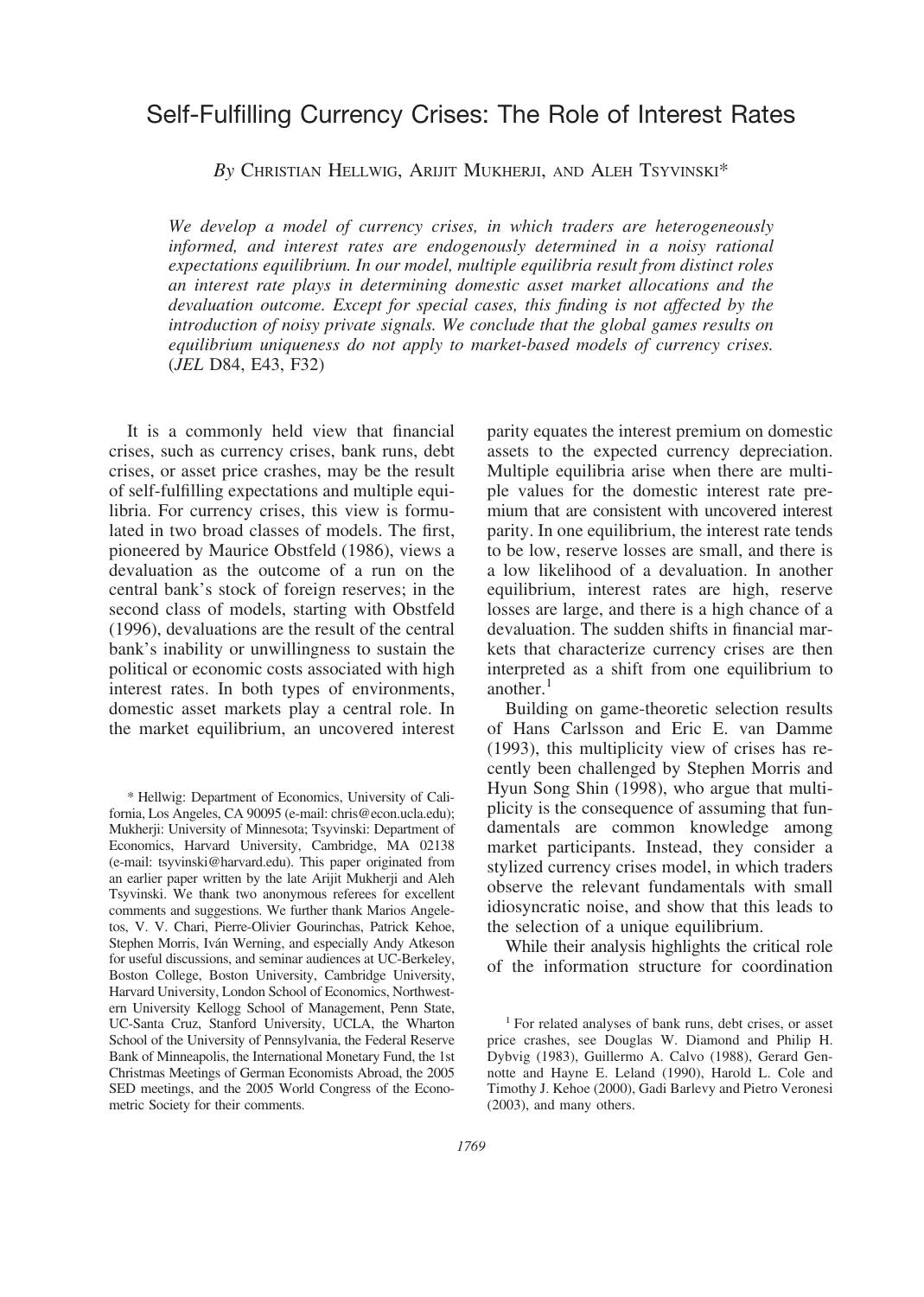and multiplicity of equilibria, they also need to assume that the domestic interest rate premium is not market-determined, but exogenously fixed. A currency crisis is then viewed as a coordinated run on foreign reserves, when the value of the domestic currency is out of line with fundamentals. Their model, thus, not only introduces a lack of common knowledge, but also abstracts from an explicit model of domestic asset markets. Moreover, it abstracts from the interest parity condition that appears to be so central to many of the original multiple equilibrium models.

In this paper, we propose a new model of currency crises that allows for informational differences among traders, while at the same time accounting for the market forces of the original models. We use this model to reexamine the respective roles of the information structure and the market characteristics in determining uniqueness versus multiplicity; to do so, we compare the solution of our model when fundamentals are common knowledge with the solution when traders have idiosyncratic, noisy signals. As our main result, we show that when domestic asset markets and interest rates are modeled explicitly, arguments for multiplicity remain valid even in the presence of incomplete, heterogeneous information. We conclude from this that the simple global coordination game studied by Morris and Shin does not fully capture the complex market interactions by which currency crises are characterized.

Specifically, we consider a stylized model of a country's domestic bond market with heterogeneously informed traders, who may either invest domestically or withdraw their funds and invest in dollars. The interest rate on domestic bonds is endogenously determined in a noisy rational expectations equilibrium along the lines of Sanford J. Grossman (1977), Grossman and Joseph E. Stiglitz (1980), and Martin F. Hellwig (1980), with a shock to the domestic bond supply preventing the interest rate from perfectly revealing the state. Our model captures three key features of domestic interest rates that are absent from Morris and Shin's analysis. First, the domestic interest rate responds to the conditions in the domestic bond market, so that, in equilibrium, a

smaller supply of domestic bonds leads to a higher equilibrium interest rate, and a larger loss of foreign reserves by the central bank.<sup>2</sup> Second, the domestic interest rate may influence the devaluation outcome: a devaluation of the domestic currency may occur either because of large foreign reserve losses, or because of increases in the domestic interest rate (or a combination of both); our model thus embeds both Obstfeld (1986) and Obstfeld (1996) as special cases. Finally, with heterogeneous beliefs, the domestic interest rate serves as an endogenous public signal which aggregates private information.

Our equilibrium characterization augments the optimality conditions for trading strategies and the devaluation outcome by a marketclearing condition that determines interest rates as a function of the underlying fundamentals and supply shocks. Combining these conditions, we arrive at a private information version of the uncovered interest parity condition that determined equilibrium outcomes in the original multiple equilibrium models with common knowledge.

In our model, optimal trading strategies are always uniquely determined. Unlike in Morris and Shin (1998), multiplicity therefore does not originate from a coordination problem; instead, it arises if there are multiple market-clearing interest rates. If traders are sufficiently well informed, an increase in the interest rate may raise the expected devaluation premium by more than the domestic bond return. This im-

<sup>2</sup> This reflects the idea that an interest rate increase reduces the amount of borrowing in domestic currency and leads to a capital outflow. Although we do not attempt to formally model this positive correlation between domestic interest rates and capital outflows, different motivations may be provided in the context of currency crises models. In Obstfeld (1986), it results from inflationary expectations following a devaluation. In the presence of nominal rigidities, our assumption may also be motivated by real investment behavior and financial constraints, implying that domestic firms are less willing or able to borrow at higher interest rates; this view is put forth, for example, by the literature on "sudden stops" (cf. Calvo, 1998), or in many business cycle models of emerging market economies (see Pablo Andrés Neumeyer and Fabrizio Perri, 2005). Neumeyer and Perri further document a positive correlation between net capital flows and domestic interest rates as a pervasive feature of business cycles in emerging market economies.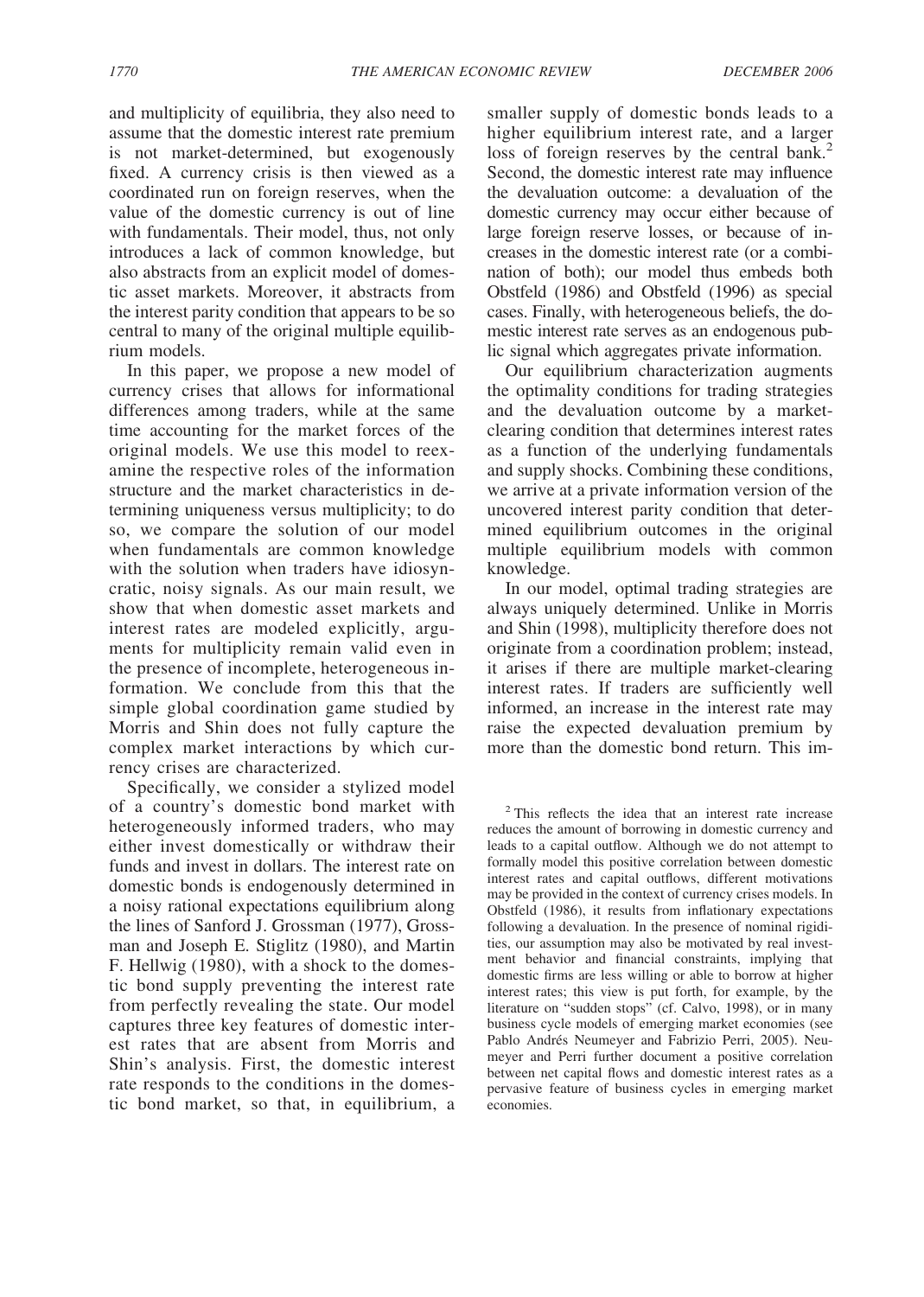plies that optimal trading strategies are nonmonotone and lead to a backward-bending demand for domestic bonds. For some realizations of fundamentals and shocks, this generates multiple market-clearing interest rates, and thus multiple equilibria. In one equilibrium, a high interest rate is associated with large reserve losses and a high likelihood of devaluation. Another equilibrium leads to a low interest rate and small reserve losses, and a devaluation becomes unlikely. To complete the description of our results, we sketch the forces behind such nonmonotone asset demands in our two leading cases, when devaluations are triggered, respectively, by high interest rates or by large reserve losses.

When devaluations are triggered solely by high interest rates as in Obstfeld (1996), this nonmonotonicity is immediate and applies identically to the common knowledge and private information versions of our model. Conditional on the interest rate, traders have no reason to coordinate trading strategies and form a conjecture of how the others are likely to trade—their private signal about fundamentals, together with the interest rate, already tell them all they need to know to infer the devaluation outcome. By increasing the cost of sustaining a fixed exchange rate, an increase in the interest rate expands the set of fundamentals for which a devaluation occurs. If the resulting increase in the expected devaluation probability exceeds the corresponding increase in the domestic bond return, the traders will at some point switch their asset holdings from domestic bonds to dollars in response to a small interest rate increase, because they now anticipate that a devaluation is more likely to occur.

When, instead, a devaluation is triggered by reserve losses, as in Obstfeld (1986), traders do have a coordination motive, since they need to forecast the reserve losses (and hence the other traders' strategies) to forecast the devaluation outcome. Remarkably, the domestic interest rate resolves this coordination problem so that equilibrium trading strategies are uniquely determined. In equilibrium, the domestic interest rate is positively correlated with reserve losses, which allows traders to infer the likely devaluation outcome. If the domestic bond supply is sufficiently responsive to variations in the interest rate, and supply shocks are not too big, this correlation is high enough so that the inferred increase in reserve losses and the devaluation probability exceeds the corresponding increase in domestic returns. As a result, the demand for domestic bonds is backward bending and there are multiple market-clearing interest rates. In contrast, when the domestic bond supply is inelastic and/or shocks are large, this correlation is low, and the inference drawn from the interest rate is so weak that trading strategies are monotone and there is a unique equilibrium.

Why does the introduction of noisy private signals have such dramatic effects on the equilibrium set in Morris and Shin (1998), but little to no effect in our model? Private information does not affect uniqueness versus multiplicity in our model, because multiplicity does not originate from a coordination problem. The relevant source of multiplicity is the nonmonotonicity of optimal trading strategies, which is not affected by the introduction of noisy private signals. When the devaluation outcome depends only on the interest rate, there is no coordination motive in strategies, and it is perhaps not surprising that introducing noisy private signals does not affect the equilibrium set. When, instead, the devaluation outcome depends on reserve losses, there is a coordination motive in trading strategies, but it is not directly relevant for multiplicity, since it is resolved by the interest rate, which endogenously gives the traders a signal about reserve losses.

In contrast, Morris and Shin (1998) represents a special case of our reserve loss model, in which the domestic bond supply is infinitely elastic at a fixed, exogenous interest rate, so that, by design, the interest rate remains completely uninformative. This is the only special case, where observing the interest rate cannot resolve the coordination motive among traders. in which case the change in the information structure from common knowledge to private information has dramatic effects for the equilibrium set. Moreover, the limiting case with infinitely elastic supply at a fixed interest rate is quite different from the case where supply is highly, but not infinitely, elastic, in which case small movements in the interest rate remain informative of the equilibrium loss of foreign reserves.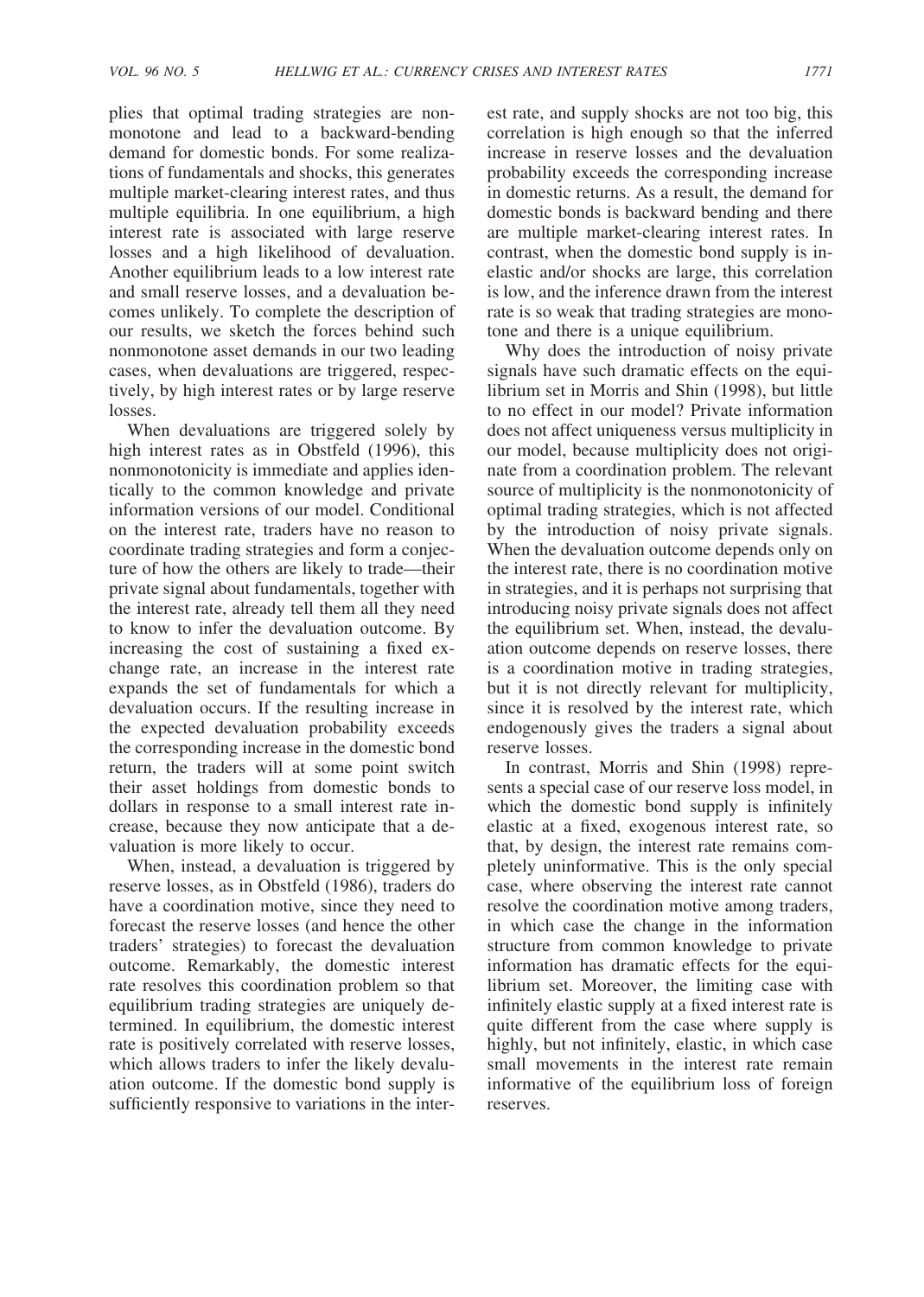Related Literature.-Following the original papers of Carlsson and van Damme (1993) and Morris and Shin (1998), several papers have studied the effects of exogenous public information in global coordination games (Christina E. Metz, 2002; Morris and Shin, 2003, 2004) and have shown that this may restore multiplicity under fairly general conditions (Christian Hellwig, 2002). We build on these insights, but depart from their general setup by considering more explicit market structures and modeling the public information endogenously as an interest rate signal. Our paper is related also to George-Marios Angeletos et al. (forthcoming, 2006), who consider the informational effects of costly policy measures (Angeletos et al., 2006) or equilibrium dynamics (Angeletos et al., forthcoming).

Andrew G. Atkeson (2001) discusses the potential problems that the lack of a theory of prices poses for global coordination games.<sup>3</sup> Closely related to our paper, Angeletos and Iván Werning (2006) consider a version of Morris and Shin's currency crises game with endogenous information aggregation through the price of a "derivative" asset, or through noisy public signals of aggregate activity; in their model, prices affect the coordination outcome only through the information they provide. They show that equilibrium multiplicity may be restored by the endogenous public signal, provided that private information is sufficiently precise. In this environment, they are the first to show that multiplicity emerges from the equilibrium price function, not from individual actions which are uniquely determined. In our model, the multiplicity occurs within a primary market, in which the interest rate not only aggregates private information, but also has direct effects on the traders' payoffs. This highlights the role of interest rates in determining the ultimate devaluation outcome either directly or indirectly, as it does in the original multiple equilibrium models of currency crises.

Nikola A. Tarashev (2003) analyzes a version of Morris and Shin's currency crises game with endogenous interest rate determination in a noisy rational expectations equilibrium, in which he concludes that there exists a unique equilibrium. His result appears as a special case of our model, in which the domestic bond supply is inelastic, the impact of the interest rate for the devaluation outcome is small, and supply shocks are large enough to rule out multiple equilibria.

Finally, the possibility of multiple equilibria due to nonmonotone asset demand and supply schedules has also been noted in traditional REE asset pricing models in which coordination problems are absent, such as Gennotte and Leland's (1990) analysis of market crashes. In Barlevy and Veronesi (2003), multiplicity arises from the interaction between informed and uninformed traders

### I. Model Description

### A. Players, Actions, and Payoffs

We consider an economy populated by a measure one of risk-neutral traders, indexed by  $i \in [0, 1]$ , and a central bank (CB). Initially, each agent is endowed with one unit of domestic currency. Traders can invest their endowment either in a domestic bond, or they can go to the central bank and exchange the domestic currency one for one for a dollar. The investment in the domestic bond yields a safe market-determined net interest rate  $r$ . The return to exchanging the domestic currency for a dollar is determined by whether a devaluation occurs. If there is no devaluation. and the dollar is converted back into domestic currency at the same level, its net return is zero. If, however, the CB decides to abandon the fixed exchange rate, the exchange rate drops to two units of domestic currency for the dollar, and the net return on the dollar is one. These investment returns are summarized in the following table:

|                         | Devaluation | No<br>devaluation |
|-------------------------|-------------|-------------------|
| Dollar<br>Domestic bond |             |                   |

 $3$  V. V. Chari and Patrick J. Kehoe (2004) use a noisy rational expectations equilibrium approach to introduce prices in herding models.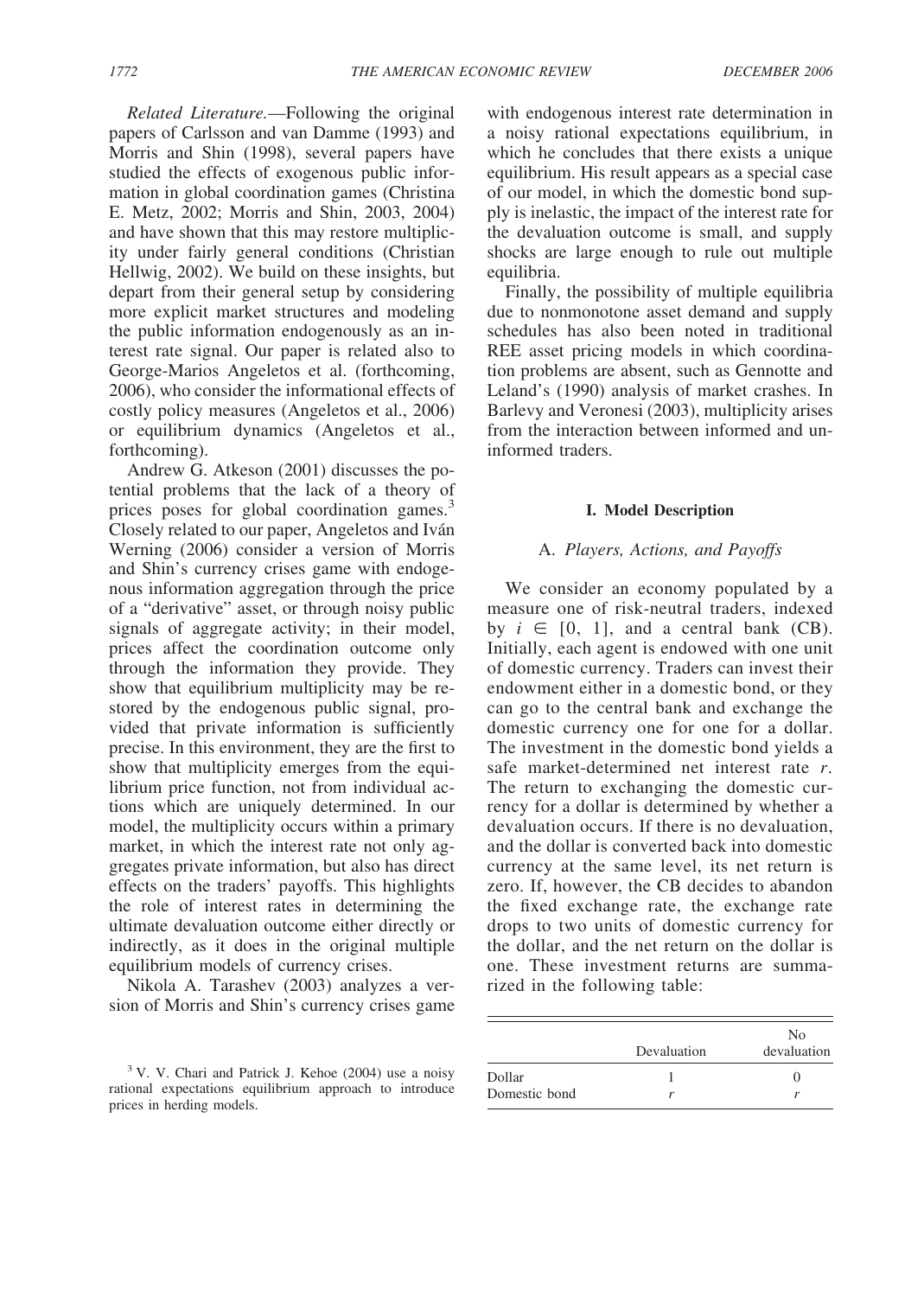# **B.** Devaluation Decision

The central bank's decision to devalue the domestic currency depends on the marketdetermined domestic interest rate  $r$ ; its loss of foreign reserves  $A \in [0, 1]$ , which measures the total of dollars withdrawn by traders; and an unobserved fundamental  $\theta$ , which measures the strength of the CB's commitment to maintain a fixed exchange rate. The net value of maintaining the fixed exchange rate is given by  $\theta - C(r)$ , A), and the central bank will devalue, if and only if

$$
(1) \qquad \theta \le C(r, A).
$$

The fundamental  $\theta$  may be interpreted as the value of the peg in the absence of any reserve losses or interest rate increases, and  $C(r, A)$ measures the cost of having to defend the exchange rate in the event of high interest rates, or losses of foreign reserves. For our analysis, we will focus on the two polar cases that represent the canonical models of currency crises:  $C(r,$  $A$ ) = r allows for a scenario, in which the CB is concerned exclusively with high domestic interest rates, such as in Obstfeld (1996). On the other hand,  $C(r, A) = A$  represents the case in which a devaluation is purely determined by the CB's loss of foreign reserves. This corresponds to the modeling assumptions in Paul R. Krugman (1979), Robert P. Flood and Peter M. Garber (1984), or Obstfeld (1986).<sup>4</sup>

# C. Information Structure and Timing

The currency crisis game has three stages. In stage 1, nature selects  $\theta \in \mathbb{R}$  from an improper uniform distribution over the entire real line.<sup>5</sup> Then, each trader observes an idiosyncratic, private signal about  $\theta$ , denoted  $x_i$ . Conditional on  $\theta$ , private signals are independent, and identically distributed according to a normal distribution,  $x_i \sim \mathcal{N}(\theta, \beta^{-1})$ . Let  $\Phi(\cdot)$  and  $\phi(\cdot)$  denote, respectively, the cdf and pdf of a standard normal distribution. Then, the cdf of the private signal distribution is given by  $\Phi(\sqrt{\beta}(x - \theta)).$ We further assume that the Law of Large Numbers applies to the cross-sectional distribution of private signals, so that with probability 1,  $\Phi(\sqrt{\beta(x-\theta)})$  also equals the fraction of traders who observe a signal  $x_i \leq x$ , when the realized fundamental is  $\theta$ .

In stage 2, the domestic bond market and the central bank open. Traders submit contingent bids  $a_i(r) \in [0, 1]$  to the central bank and  $d_i(r) = 1 - a_i(r)$  to the domestic bond market. These bid functions  $a_i(r)$  and  $d_i(r)$  indicate the amount of dollars  $(a_i(r))$  and domestic bonds  $(d<sub>i</sub>(r))$  that a trader wishes to acquire if the market-determined interest rate on domestic bonds is  $r$ . The supply of dollars is guaranteed by the central bank. The supply of domestic bonds is exogenously given by  $S(s, r)$ , a continuous function of the realized interest rate  $r$ , and an exogenous supply shock  $s$ .  $S(s, r)$  is strictly increasing in  $s$  and nondecreasing in  $r$ , so that an increase in interest rates reduces the available quantity of domestic bonds. The supply shock  $s \in \mathbb{R}$  is independent of  $\theta$  and the private signals, and is normally distributed with mean zero and precision  $\delta$ ,  $s \sim \mathcal{N}(0, \delta^{-1})$ . Once all bids are submitted and the supply shock is realized, an interest rate  $r$  is selected to clear the domestic bond market

In stage 3, the CB decides whether to maintain the fixed exchange rate after observing  $\theta$ , r, and the total amount of dollar withdrawals A. This decision follows mechanically from the devaluation rule (1).

### D. Strategies and Equilibrium

In stage 2, each trader observes a private signal  $x_i$  and submits a bid function  $a_i(r)$ . We let  $a(x_i, r)$  denote the traders' bidding strategy, which, conditional on a private signal  $x_i$  and interest rate  $r$ , indicates the trader's demand for dollars.<sup>6</sup> Respectively, we denote by  $d(x_i, r) =$  $1 - a(x_i, r)$  the bidding strategy for domestic bonds.

<sup>&</sup>lt;sup>4</sup> It is possible to extend our analysis to general cost functions  $C(r, A)$  that are nondecreasing in r and A.

<sup>&</sup>lt;sup>5</sup> This improper prior assumption is not essential for our results. We could extend our analysis to allow for normal or other proper prior distributions.

<sup>&</sup>lt;sup>6</sup> Implicitly we are restricting attention to symmetric bidding strategies, in which traders submit identical bidding functions. It is straightforward to rule out equilibria with asymmetric bidding strategies.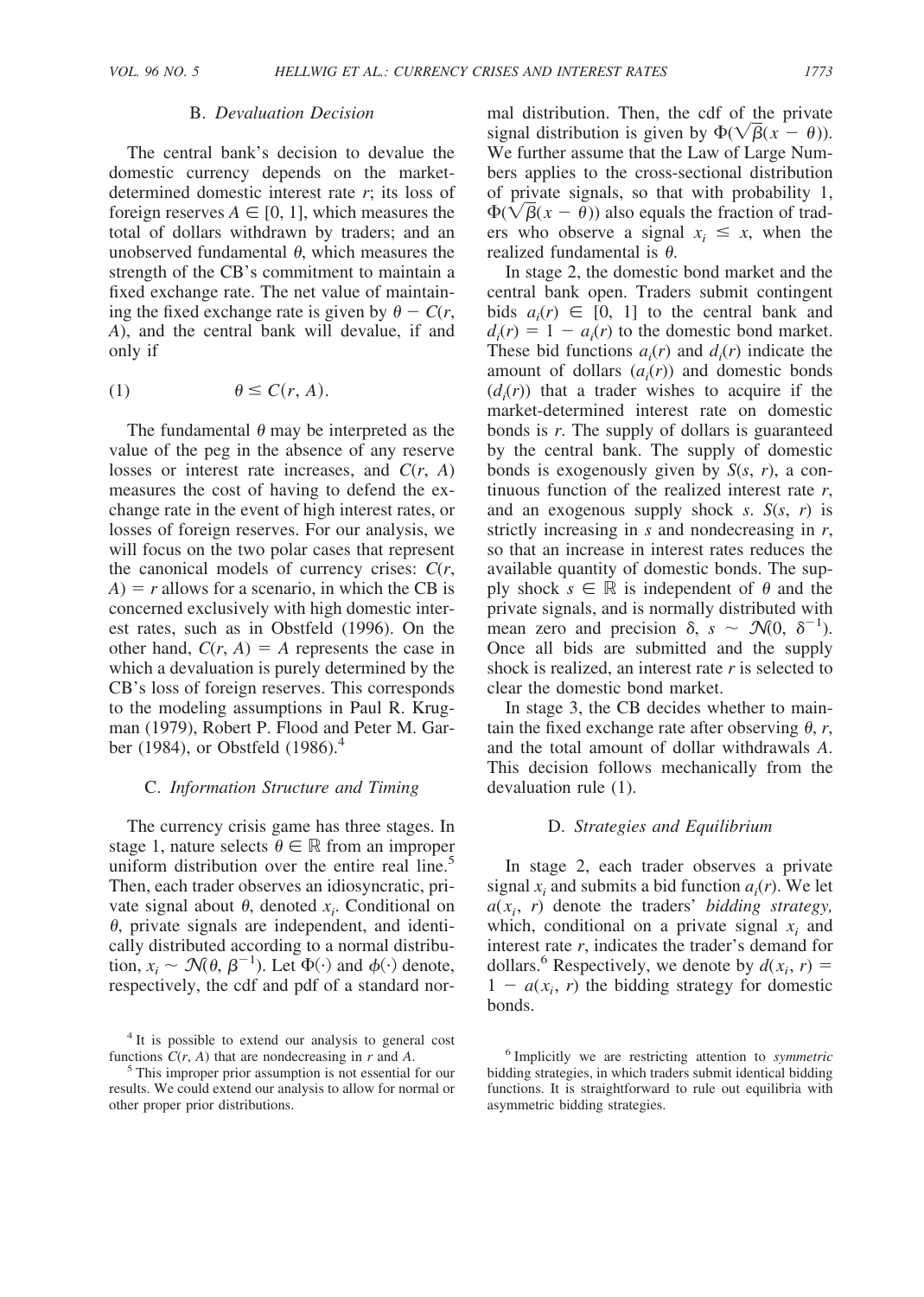Integrating individual bidding strategies over  $x$ , we find the total demand for dollars, or equivalently, the CB's reserve losses, as a function of  $\theta$  and r, denoted  $A(\theta, r)$ :

 $(2)$ 

$$
A(\theta, r) \equiv \int a(x, r) \sqrt{\beta} \phi \big( \sqrt{\beta} (x - \theta) \big) dx.
$$

The demand for domestic bonds is then given by  $D(\theta, r) \equiv 1 - A(\theta, r)$ . Market clearing on the domestic bond market requires that

$$
(3) \tD(\theta, r) = S(s, r).
$$

Therefore, the market-clearing condition characterizes a correspondence  $\widetilde{R}(\theta, s)$ , such that for all  $\theta$  and  $s, r \in \hat{R}(\theta, s)$  if and only if r satisfies (3). We will impose assumptions on  $S(s, r)$  which guarantee that the set of marketclearing interest rates  $\hat{R}(\theta, s)$  is always nonempty. An equilibrium interest rate function  $R(\theta, s)$  is then a selection from  $\hat{R}(\theta, s)$ , that is, a function that assigns a market-clearing interest rate r to each possible realization of  $\theta$  and s.

Now, consider a trader who observes signal  $x_i$ . Let  $p(x_i, r)$  denote this trader's belief that a devaluation occurs when the market-clearing interest rate is r. In other words,  $p(x_i, r)$  is the posterior probability of a devaluation, conditional on observing a signal  $x$  and the marketclearing interest rate being  $r$ . A bidding strategy  $a(x_i, r)$  is optimal, if and only if

(4) 
$$
a(x_i, r) = 1
$$
, if  $p(x_i, r) > r$ ;  
\n $a(x_i, r) \in [0, 1]$ , if  $p(x_i, r) = r$ ;  
\n $a(x_i, r) = 0$ , if  $p(x_i, r) < r$ .

Condition (4) states that a trader's optimal trading strategy compares the excess return on domestic bonds  $r$  to the probability of devaluation  $p(x_i, r)$ , which here corresponds to the expected depreciation of the domestic currency. For a trader who is exactly indifferent between the two assets, condition (4) can thus be interpreted as an uncovered interest parity condition. With heterogeneous information, traders may

have different beliefs about the likelihood of a devaluation, and hence make different portfolio decisions in equilibrium.

As can be seen from  $(4)$ , r affects optimal bidding strategies through two channels. On the one hand,  $r$  determines the payoff of holding the domestic bond. This is captured by the righthand side of the optimality condition  $p(x_i, r) \geq$  $r$ . On the other hand,  $r$  may affect the trader's expectations about the likelihood of a devaluation. This is captured by the left-hand side of this optimality condition. The ability to submit bids contingent on  $r$  enables the traders to take this effect into account in determining optimal bidding strategies.

To complete the description of optimal strategies, we determine the beliefs  $p(x_i, r)$ . Whenever there exists  $(\theta, s)$ , s.t.  $r = R(\theta, s)$ , so that r is observed along the equilibrium path,  $p(x_i, r)$ is pinned down by Bayes's Law. These beliefs are consistent with the devaluation outcome, which in equilibrium is determined from the market-clearing interest rate function  $R(\theta, s)$ and the aggregate reserve losses by the central bank,  $A(\theta, r)$ . On the other hand, if  $\{(\theta, s) : r =$  $R(\theta, s)$  is empty for some r, then r is never realized as a market-clearing interest rate, Bayes's Law no longer determines  $p(x_i, r)$ , and beliefs are indeterminate. For our leading examples, we will provide a characterization of  $p(x_i)$ ,  $r$ ) using Bayes's Law on the equilibrium path.

Combining the conditions for optimal bidding strategies, market-clearing and posterior beliefs, we have the following equilibrium definition:

DEFINITION 1: A Perfect Bayesian Equilibrium consists of a bidding strategy  $a(x_i, r)$ , an interest rate function  $R(\theta, s)$ , a reserve loss function  $A(\theta, r)$ , and posterior beliefs  $p(x_i, r)$ , such that (i)  $a(x_i, r)$ ,  $A(\theta, r)$ , and  $R(\theta, s)$  satisfy, respectively,  $(2)$ ,  $(3)$ , and  $(4)$ , given beliefs  $p(x_i, r)$ ; and (ii) for all r such that  $\{(\theta, s) : r =$  $R(\theta, s)$  is nonempty,  $p(x_i, r)$  satisfies Bayes's Law.

Below, we focus on a particular class of equilibria in which bidding strategies  $a(x_i, r)$ are nonincreasing in the private signals  $x_i$ , the information that is conveyed by  $r$  can be char-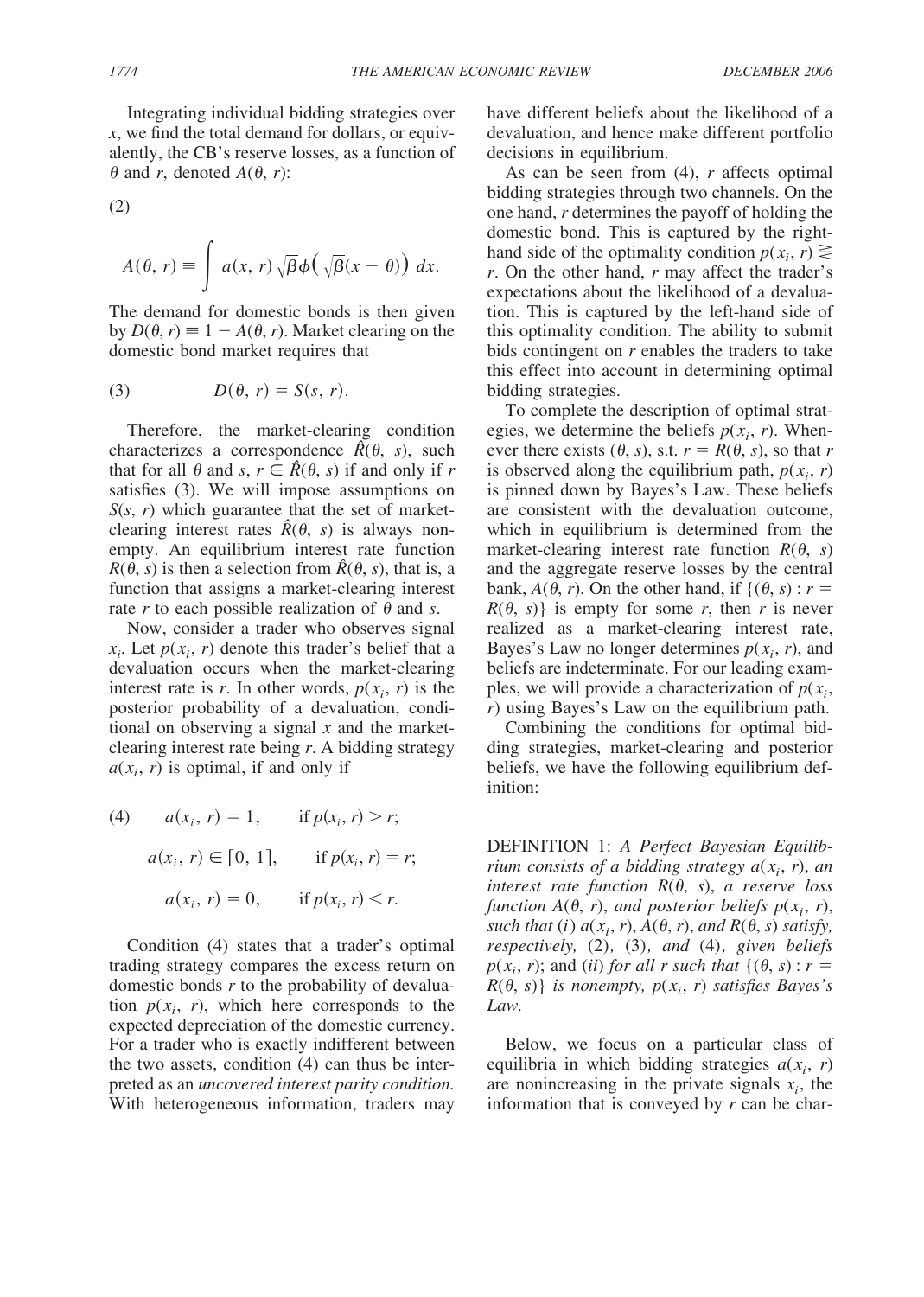acterized by a sufficient statistic  $z(\theta, s)$ , and the equilibrium interest rate function  $R(\theta, s)$  is conditioned only on  $z(\theta, s)$ , not separately on  $\theta$  and s. For this, we will need to make an additional functional form assumption about the domestic bond supply.

#### II. Solving the Model

In this section, we explain the main steps that are required to solve our model. First, we restrict attention to equilibria in *monotone strat*egies. These are characterized by threshold rules  $x^*(r)$  and  $\theta^*(r)$  for  $r \in (0, 1)$ , such that traders demand a dollar, whenever their private signal satisfies  $x_i \leq x^*(r)$ , and they buy a domestic bond, whenever  $x_i > x^*(r)$ . A devaluation occurs, if and only if  $\theta \leq \theta^*(r)$ . These thresholds may be conditioned on the interest rate  $r$ .

We first show that threshold strategies are mutually consistent: if the devaluation outcome is characterized by a threshold rule, the traders' optimal strategies are characterized by a threshold rule as well, and vice versa. Suppose, first, that the devaluation outcome is described by an arbitrary threshold rule  $\theta^*(r) \in [0, 1]$ , so that a devaluation occurs if and only if  $\theta \leq \theta^*(r)$ . Then, the traders' belief function  $p(x_i, r)$  can be rewritten as  $p(x_i, r) = Pr(\theta \leq \theta^*(r)|x_i, r)$ . We conjecture (and will verify below) that  $p(x_i, r)$  is strictly decreasing in  $x_i$ , with  $\lim_{x\to\infty} p(x_i, r) = 0$ and  $\lim_{x \to -\infty} p(x_i, r) = 1$ . Then, for  $r \in (0, 1)$ , there exists a unique threshold  $x^*(r)$ , such that

$$
(5) \qquad \qquad p(x^*(r), r) = r.
$$

In words, a trader whose private signal is  $x^*(r)$ is just indifferent between holding the domestic bond and the dollar. If a trader's signal is higher than the threshold,  $x_i > x^*(r)$ , he strictly prefers to hold dollars, while a trader whose signal is below the threshold,  $x_i \leq x^*(r)$ , strictly prefers to hold the domestic bond. The reverse is also true: given a threshold  $x^*(r)$  below which traders acquire the dollar, the total loss of dollar reserves by the central bank is  $A(\theta, r)$  =  $\Phi(\sqrt{\beta}(x^*(r) - \theta))$ , which is decreasing in  $\theta$ . Therefore, for any r,  $\theta$  – C(r, A( $\theta$ , r)) is increasing in  $\theta$ , and there exists a unique  $\theta^*(r)$  at which

(6) 
$$
\theta^*(r) = C(r, A(\theta^*(r), r)),
$$

where  $A(\theta^*(r), r) = \Phi(\sqrt{\beta}(x^*(r) - \theta^*(r)))$ , and a devaluation occurs if and only if  $\theta \leq \theta^*(r)$ . To constitute an equilibrium in monotone strategies, the thresholds  $\theta^*(r)$  and  $x^*(r)$  must thus jointly solve conditions (5) and (6), given posterior beliefs  $p(x, r)$ .

To complete the equilibrium characterization, we discuss how the market-clearing interest rate function  $R(\theta, s)$  is determined, which in turn enables us to derive the belief function  $p(x, r)$ , which incorporates the information conveyed in equilibrium by  $r$ . If agents use a threshold rule characterized by  $x^*(r)$ , the demand for dollars is equal to the measure of agents who receive a signal below  $x^*(r)$ , while the demand for domestic bonds equals the measure of agents whose signal exceeds  $x^*(r)$ :  $D(\theta, r) = 1 - A(\theta, r) = 1 \Phi(\sqrt{\beta}(x^*(r) - \theta))$ . In equilibrium, the market-clearing condition requires that  $1 \Phi(\sqrt{\beta(x^*(r) - \theta)}) = S(s, r),$  for all  $(\theta, s)$ .

Due to the endogeneity of equilibrium beliefs, complete equilibrium characterizations in noisy REE models of asset markets are often difficult to obtain, unless specific functional form assumptions are made. We now make such an assumption about the functional form of  $S(s)$ ,  $r$ ) that enables us to solve our model in closed form.

ASSUMPTION 1:  $S(s, r) = \Phi(s - \gamma \Phi^{-1}(r)),$ and  $s \sim \mathcal{N}(0, \delta^{-1})$ .

The parameter  $\gamma \geq 0$  controls how sensitive the domestic bond supply is to variations in the interest rate. If  $\gamma = 0$ , supply is inelastic, in which case the quantity of bonds traded in equilibrium does not respond to changes in the interest rate. If, instead,  $\gamma > 0$ , bond supply is elastic. In this case, an increase in the domestic interest rate will lead to a smaller supply of bonds and, in equilibrium, a larger loss of foreign reserves by the central bank, and this effect becomes stronger the larger is  $\gamma$ . In what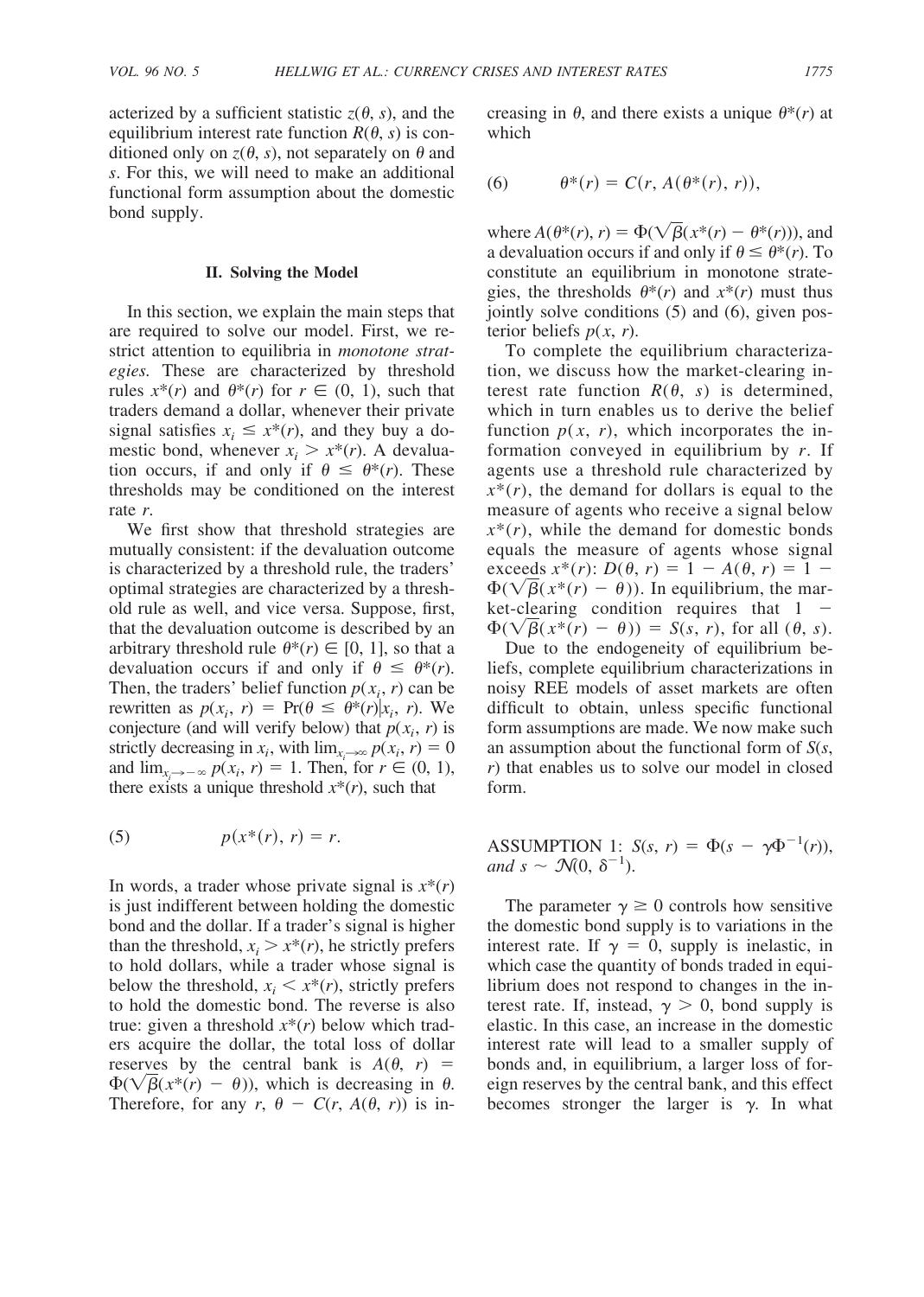follows, we will refer to  $\gamma$  as the supply elasticity parameter.

With this assumption, the market-clearing condition can be rewritten as

$$
(7) \qquad x^*(r) - \frac{\gamma}{\sqrt{\beta}} \Phi^{-1}(r) = z = \theta - \frac{1}{\sqrt{\beta}} s.
$$

Equation (7) plays two important roles in our analysis. First, it guarantees market-clearing in the domestic bond market. For a given threshold  $x^*(r)$ , an interest rate  $R(\theta, s) = r$  clears the bond market, if and only if it satisfies (7), for all  $\theta$ and s. Equation (7) thus characterizes, for given realization of  $z = \theta - s/\sqrt{\beta}$  and interest rate r, the signal threshold  $x^*(r)$  of the *marginal trader* whose indifference is required for market-clearing.

Second, the market-clearing condition (7) enables us to characterize the information provided by  $r$ : the left-hand side of  $(7)$  defines z as a function of the interest rate  $r$  and the threshold  $x^*(r)$ , while the right-hand side defines  $z$  is in terms of the unobservable shocks  $\theta$  and s. The realization of z can therefore be directly inferred from  $r$  and the knowledge of  $x^*(r)$ . The variable z thus summarizes the information conveyed by  $r$ , providing a normally distributed endogenous *public* signal of  $\theta$ ,  $z \sim \mathcal{N}(\theta, (\beta \delta)^{-1})$ . The precision of this interest rate signal,  $\beta\delta$ , is increasing in the precision of exogenous private signals,  $\beta$ ; hence, the interest rate serves to aggregate private information. At the same time, bigger shocks in the domestic bond supply (a smaller  $\delta$ ) make r less informative.

At this point, we make a second restriction by focusing on equilibria, in which  $r$  is conditioned only on the sufficient statistic  $z$ , but not on  $\theta$  and s separately, so that the same  $R(z)$  is selected for any  $\theta$ , s, s.t.  $\theta - s/\sqrt{\beta} =$ z. Lemma 1 characterizes the resulting equilibrium beliefs.

LEMMA 1 (Information Aggregation): Suppose that all other agents follow a threshold rule characterized by  $x^*(r)$ , and a devaluation occurs, whenever  $\theta \leq \theta^*(r)$ . Then,

(i)  $R(z)$  is selected from the correspondence  $\hat{R}(z)$  of market-clearing interest rates:

 $(8)$   $\hat{R}(z)$ 

$$
\equiv \left\{ r \in [0, 1] : z = x^*(r) - \frac{\gamma}{\sqrt{\beta}} \Phi^{-1}(r) \right\}
$$

(ii) If  $\{z : r = R(z)\}\)$  is nonempty, the probability of devaluation  $p(x_i, r)$  is given by

(9) 
$$
p(x_i, r) = \Phi\left(\sqrt{\beta + \beta\delta}\left(\theta^*(r)\right) - \frac{x_i + \delta x^*(r)}{1 + \delta} + \frac{\gamma\delta}{\sqrt{\beta}(1 + \delta)}\Phi^{-1}(r)\right)\right).
$$

PROOF:

Part  $(i)$  is immediate from  $(7)$ . For  $(ii)$ , note that  $p(x_i, r) = Pr(\theta \leq \theta^*(r)|x_i, z(r))$ , where  $z(r)$ is determined from (7). Since  $\theta | x_i, z \sim \mathcal{N}((x_i +$  $\delta z/(1 + \delta)$ ;  $(\beta + \beta \delta)^{-1}$ ), Pr $(\theta \leq \theta^*(r)|x, z)$  =  $\Phi(\sqrt{\beta + \beta \delta(\theta^*(r) - (x_i + \delta z)/(1 + \delta)}))$ , from which  $(9)$  follows after substituting for z.

Any monotone strategy equilibrium is thus characterized by an interest rate function  $R(z)$ , a belief function  $p(x_i, r)$ , and thresholds  $\{x^*(r),$  $\theta^*(r)$ , s.t. (5) and (6) are satisfied,  $p(x_i, r)$  is given by (9) on the equilibrium path, and  $R(z)$  is selected from (8), for every realization of  $z^7$ . This characterization also suggests a simple strategy for solving the model in closed form: substituting  $(7)$  and  $(9)$  into  $(5)$ , we determine  $x^*(r)$  and  $\theta^*(r)$  from (5) and (6). From there, we construct the correspondence  $\hat{R}(z)$  of interest rates that are consistent with market-clearing.

As we will show below, in all our examples, there exists a unique solution for the thresholds  $\{x^*(r), \theta^*(r)\}\$ , which is continuous in r. Thus, equilibrium trading strategies are always uniquely determined. If, however, there are realizations of  $z$ 

<sup>&</sup>lt;sup>7</sup> For interest rates that never occur in equilibrium, beliefs and bidding strategies remain undetermined. This freedom to choose out of equilibrium beliefs does not, however, affect optimal behavior on the equilibrium path. Our equilibrium characterization obtains for any selection of beliefs out of equilibrium.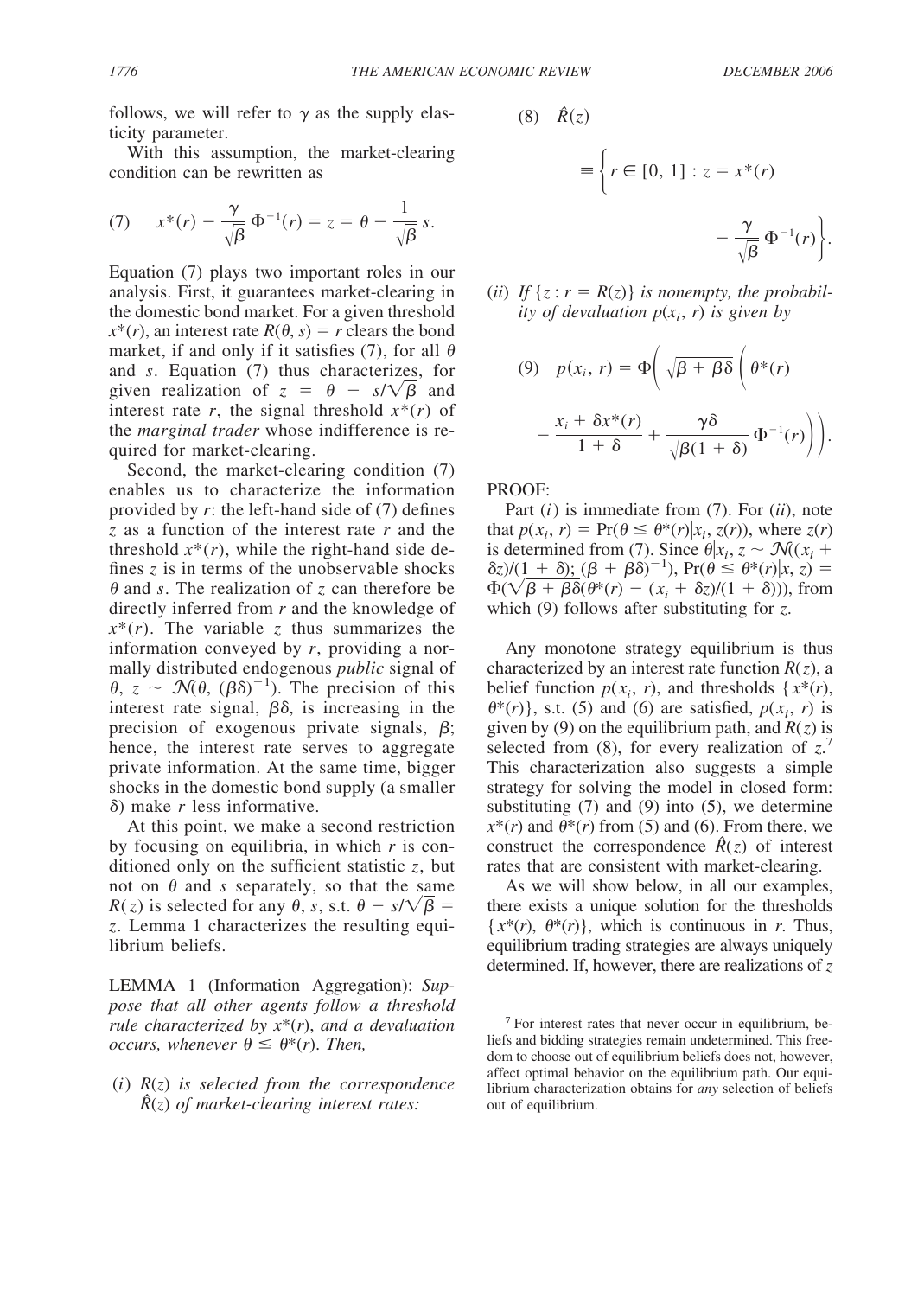for which  $\hat{R}(z)$  admits multiple values of r, it becomes possible to construct multiple marketclearing interest rate functions from  $\hat{R}(z)$ , and our model admits multiple equilibria.

Now, for a given realization of  $z$ , marketclearing requires that the marginal trader who clears the domestic bond market is exactly indifferent between the domestic bond and the dollar. Formally, this requires that  $r = p(x^*(r))$ , r), where  $x^*(r) = z + (\gamma/\sqrt{\beta})\Phi^{-1}(r)$ . Substituting this into  $(9)$ , an interest rate r therefore clears the market  $(r \in \hat{R}(z))$ , if and only if

(10) 
$$
r = \Phi\left(\sqrt{\beta + \beta\delta}\left(\theta^*(r) - z\right) - \frac{\gamma}{\sqrt{\beta}(1+\delta)}\Phi^{-1}(r)\right).
$$

Equation  $(10)$  is the central equilibrium condition of our model that determines the set of market-clearing interest rates for a given realization of z. Formally, it may be interpreted as an uncovered interest parity condition which must hold with equality for the marginal trader. The signal threshold  $x^*(r)$  of the marginal trader is set so that the domestic bond market clears. which requires  $x^*(r) = z + (\gamma/\sqrt{\beta})\Phi^{-1}(r)$ .

Clearly the market-clearing correspondence  $\hat{R}(z)$  is always nonempty. To understand under what conditions  $\hat{R}(z)$  is single- or multi-valued. we need to discuss how the interest rate  $r$  affects (10), the condition which characterizes  $\hat{R}(z)$ . First,  $r$  enters on the left-hand side as the direct payoff from acquiring a domestic bond, measuring the direct *payoff effect* of the interest rate for domestic bonds. All else equal, the payoff effect implies that an increase in  $r$  makes domestic bonds more attractive and dollar assets less attractive to the traders. Second, r enters on the right-hand side of (10) through the equilibrium devaluation threshold  $\theta^*(r)$ , measuring the impact of the interest rate on the devaluation outcome. The sign and magnitude of this *deval*uation effect is ambiguous; as we will discuss below, it actually depends on the specifics of the environment. As can be seen from conditions  $(9)$  and  $(5)$ , these two effects are present for any trader with given signals  $x$  and  $z$ , not just for the marginal trader.

If the bond supply is not completely inelastic  $(\gamma > 0)$ , a third effect arises from the restriction that the threshold  $x^*(r)$  must be consistent with market-clearing. For given state  $z$ , an increase in  $r$  leads to a reduction in the supply of bonds. In equilibrium, fewer traders buy bonds, and more traders acquire dollars, as  $r$  increases. To be consistent with market-clearing, the fact that more traders demand dollars in equilibrium implies that the identity of the marginal trader changes: his expectation about  $\theta$  must increase, and he must therefore become less optimistic about a devaluation. Formally, for given  $z, x^*(r)$ is increasing in  $r$ , and so is the marginal trader's posterior expectation of  $\theta$ , which equals z +  $\sqrt{\gamma/(\sqrt{\beta}(1+\delta))\Phi^{-1}(r)}$ . This market-clearing *effect* of  $r$  suggests that an increase in  $r$  makes the marginal trader less optimistic about a devaluation, which makes the domestic bond more attractive, reinforcing the direct payoff effect on the left-hand side of condition  $(10)^8$ 

In summary, to determine whether our model admits multiple equilibria, we need to compare the payoff, devaluation, and market-clearing effects of  $r$  in the equilibrium condition (10). This is done in Lemma 2.

LEMMA 2 (Multiplicity): Suppose the devaluation threshold  $\theta^*(r)$  is continuously differentiable. Then, there exist multiple marketclearing interest rate functions, whenever for some  $r \in (0, 1)$ .

$$
(11) \quad \frac{d\theta^*}{dr} > \frac{\gamma + \sqrt{1+\delta}}{\sqrt{\beta}(1+\delta)} \frac{1}{\phi(\Phi^{-1}(r))}.
$$

PROOF:

For any  $r \in (0, 1)$ , there is at most one realization  $z = \hat{z}(r)$ , for which r is consistent with (10), and solving (10), we find  $\hat{z}(r) = \theta^*(r)$  –  $(\gamma + \sqrt{1+\delta})/[(\sqrt{\beta}(1 + \delta))\Phi^{-1}(r)].$ Therefore, if there exists  $r'$ , such that

$$
\left. \frac{d\theta^*}{dr} \right|_{r=r'} > \frac{\gamma + \sqrt{1+\delta}}{\sqrt{\beta}(1+\delta)} \frac{1}{\phi(\Phi^{-1}(r'))}
$$

<sup>8</sup> For this effect to exist,  $\gamma > 0$  is essential. If  $\gamma = 0$ , the domestic bond supply is inelastic and changes in  $r$  have no effect on the quantity of bonds traded in equilibrium.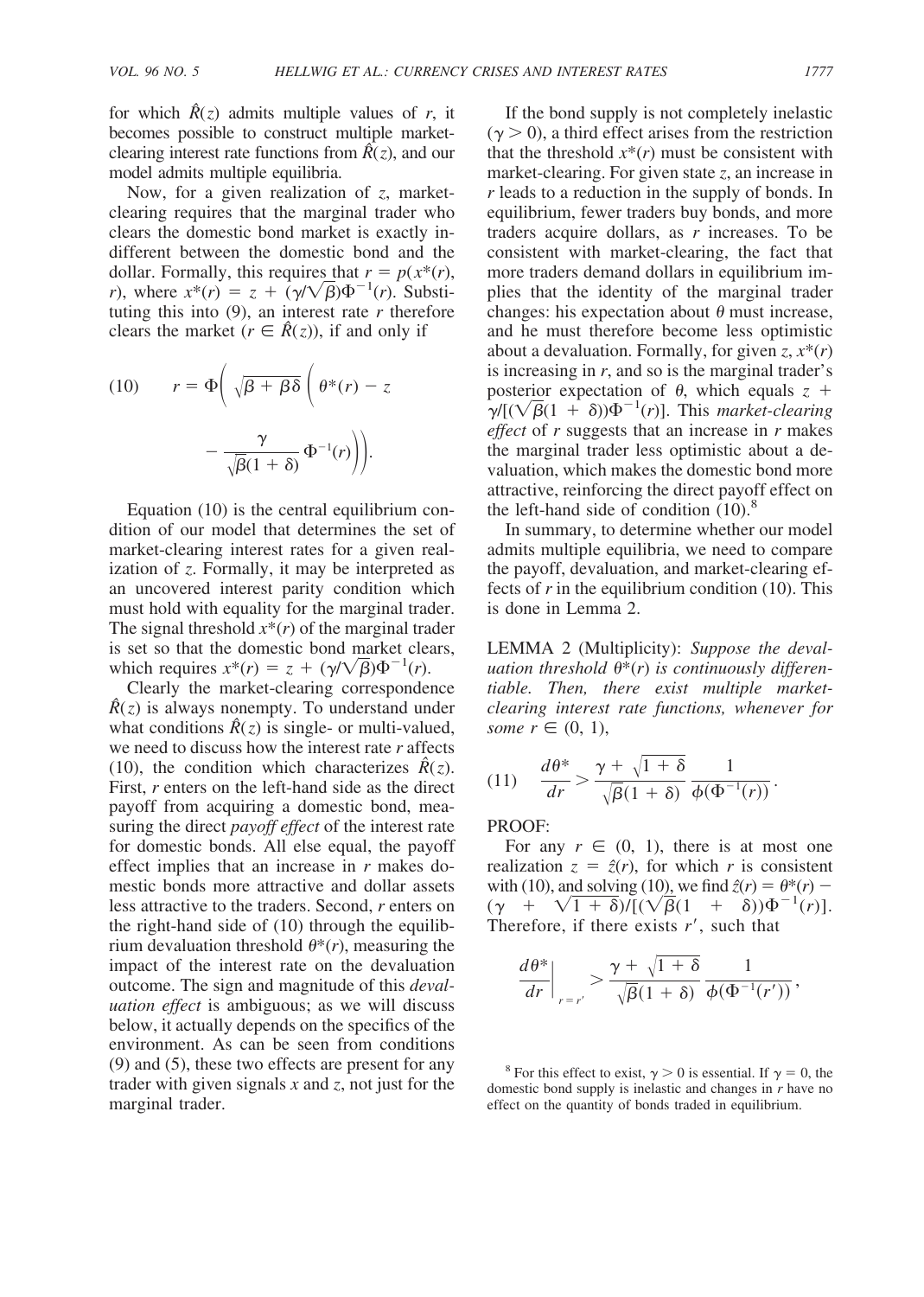then  $d\hat{z}/dr|_{r=r'} > 0$ , and hence  $\hat{z}(r' + \varepsilon) >$  $\hat{z}(r') > \hat{z}(r' - \varepsilon)$ . Moreover, since  $\lim_{r \to 1}$  $\hat{z}(r) = -\infty$  and  $\lim_{r \to 0} \hat{z}(r) = +\infty$ , it follows by continuity of  $\hat{z}(r)$  that  $\hat{z}(r') = \hat{z}(r'') =$  $\hat{z}(r^{\prime\prime\prime})$  for some  $r^{\prime\prime} \in (r^{\prime}, 1)$  and  $r^{\prime\prime\prime} \in (0, r^{\prime}),$ so that  $z = \hat{z}(r')$  is consistent with multiple market-clearing interest rates. Since  $\theta^*(r)$  is continuously differentiable, the same argument applies to any  $z'$  within a small open neighborhood of  $\hat{z}(r')$ . We conclude that  $\hat{R}(z)$  is multivalued over an open interval, and hence that there exist multiple market-clearing interest rate functions.

Lemma 2 provides a sufficient condition under which, for given devaluation threshold  $\theta^*(r)$ , there are multiple market-clearing interest rates. This condition is also necessary for multiplicity within the class of equilibria that we are constructing, that is, if condition  $(11)$  is not satisfied for any r, then there exists a unique monotone strategy equilibrium in which the interest rate is conditioned on z only. Condition (11) compares the devaluation effect on the left-hand side against the payoff and market-clearing effects of  $r$  on the right-hand side. Multiplicity may result only if the devaluation effect of  $r$  is positive and large enough to offset the payoff and marketclearing effects of r, or if  $\theta^*(r)$  is locally increasing in  $r$  with a slope sufficiently steep. In the next sections, we show how such positive devaluation effects lead to multiple equilibria in the context of our leading examples,  $C(r, A) = r$  and  $C(r, A) = A$ .

### **III.** Devaluation Triggered by Interest Rates

In this section, we discuss the version of our model in which devaluations are driven exclusively by the cost of high interest rates, as in Obstfeld (1996). Formally, we suppose that  $C(r,$  $A$ ) = r, and a devaluation occurs if and only if  $\theta \le r$ . We proceed in two steps: first, we examine equilibrium outcomes with common knowledge; then, we examine our model with privately informed traders. By comparing the two environments, we assess the role of the information structure and determine to what extent the insights of the common knowledge environment carry over to the game with private information.

# A. Equilibria with Common Knowledge

Suppose that  $\theta \in (0, 1]$  is common knowledge among all traders. With a slight abuse of notation, we let  $p(\theta, r)$ ,  $A(\theta, r)$ , and  $D(\theta, r)$ denote, respectively, the traders' beliefs about a devaluation, their optimal bidding strategies, and the resulting aggregate demand for dollars and domestic bonds, for given  $\theta \in (0, 1]$  and realized interest rate  $r$ .

Clearly,  $p(\theta, r) = 1$  whenever  $\theta \le r$ , and  $p(\theta,$  $r = 0$  otherwise. Therefore, optimal bidding strategies are characterized as follows: if  $r > 1$ , the domestic bond strictly dominates the dollar, and individual and aggregate demands for dollars and bonds are  $A(\theta, r) = 0$  and  $D(\theta, r) = 1$ . If  $r < 0$ , the dollar strictly dominates the domestic bond, so that  $A(\theta, r) = 1$  and  $D(\theta, r) =$ 0. If  $r \in (0, 1)$ , traders demand dollars  $(A(\theta,$  $r = 1 = 1 - D(\theta, r)$  if and only if  $\theta \le r$ , and demand domestic bonds  $(A(\theta, r) = 0 = 1$  –  $D(\theta, r)$  otherwise. Finally, when  $r = 0$ ,  $\theta > r$ , a devaluation does not occur, and traders are indifferent between the dollar and the domestic bond; any  $D(\theta, r) \in [0, 1]$  is sustainable as part of the demand schedule for bonds. Similarly, when  $r = 1$ , a devaluation does occur, and again traders are indifferent between bonds and dollars, so that any  $D(\theta, r) \in [0, 1]$  is part of the demand schedule. Figure 1 illustrates the equilibrium in the domestic bond market in a standard demand-and-supply graph, plotting the demand schedule  $\overrightarrow{D(\theta, r)}$ , as characterized above, and an arbitrary supply function  $S(s, r)$ . Unless the supply is perfectly elastic at some exogenously given interest rate level  $r$ , in which case the supply curve is horizontal, there are two market-clearing interest rates. Under our functional form assumption for  $S(s, r)$ , both  $r =$ 0 and  $r = 1$  clear the domestic bond market, for any s and  $\theta \in (0, 1]$ . If  $r = 0$ , then no devaluation will take place, the central bank will not lose any reserves, and  $S(s, 0) = D(\theta, 0) = 1$ . On the other hand, if  $r = 1$ , there will be a devaluation, the reserve losses are equal to 1, and  $S(s,$ 1) =  $D(\theta, 1) = 0$ .

As can be seen from Figure 1, multiplicity of equilibria arises from the existence of multiple market-clearing prices, due to the nonmonotone demand schedule for domestic bonds. This nonmonotonicity arises from the interaction between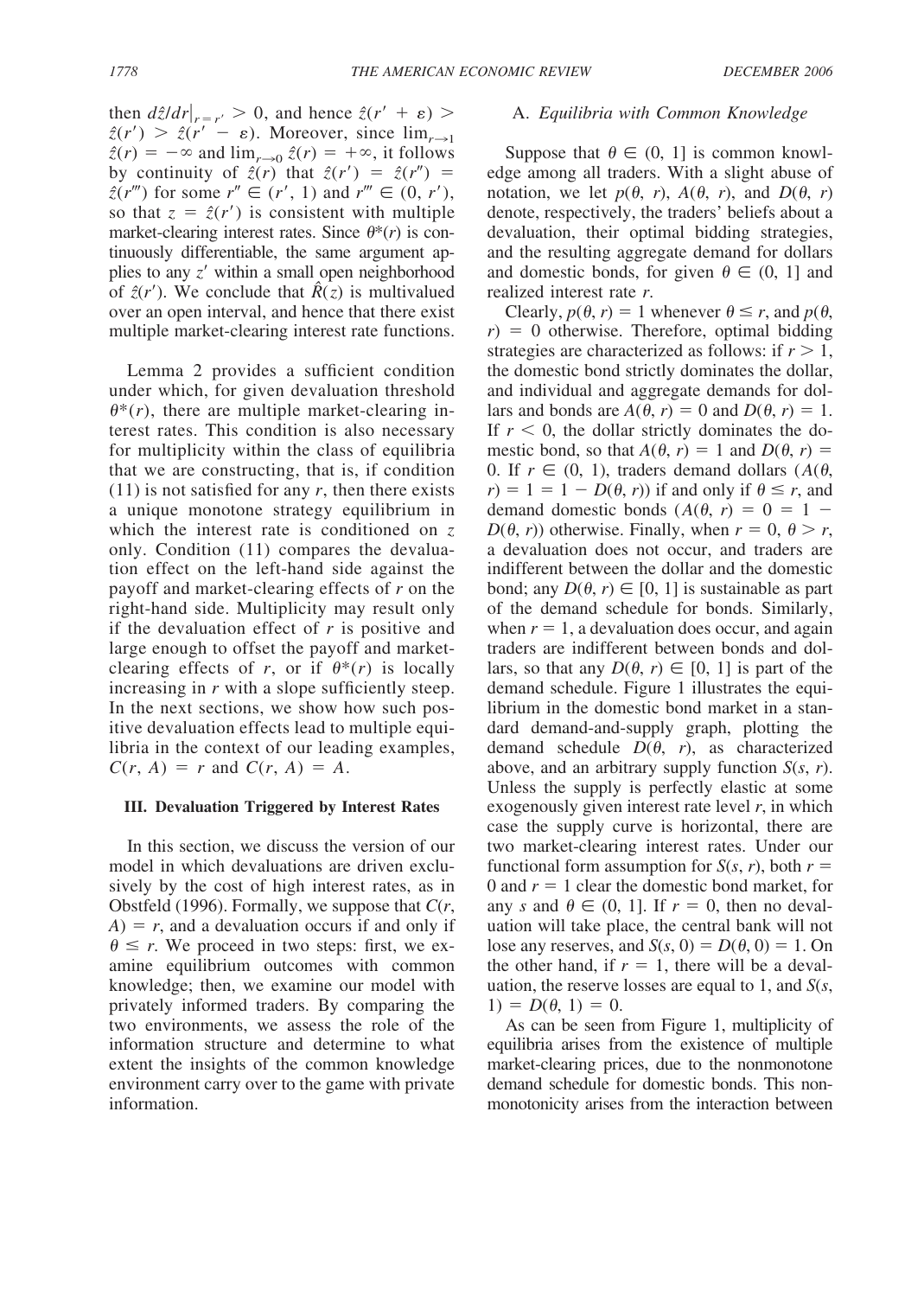

FIGURE 1. DEVALUATION TRIGGERED BY INTEREST RATES (Common knowledge)

the payoff effect of  $r$  for domestic bonds, and the devaluation effect for the return on holding the dollar. While an increase in  $r$  continuously raises the return to holding domestic bonds, it also leads to a discrete increase in the payoff to holding the dollar at  $r = \theta$ , the level at which the interest rate becomes sufficiently high to trigger a devaluation. Therefore, at  $r = \theta$ , the traders shift their demand to dollar assets, and the demand for domestic bonds drops from 1 to 0. In other words, there are multiple market-clearing interest rates, because the devaluation effect of  $r$  locally dominates the pavoff effect.<sup>9</sup>

Although this argument delivers multiple equilibria, the underlying logic is quite different from the multiplicity argument in coordination games. When devaluations are driven by interest rates, once bids are conditioned on  $r$ , the actions taken by other traders are irrelevant for any given trader's portfolio decision. Therefore, the traders do not have an explicit motive to coordinate bids. In contrast, in Morris and Shin (1998), a coordination problem among traders is critical for obtaining multiplicity (under common knowledge) or uniqueness (with private information).

# B. Equilibria with Private Information

We next show how the same insights carry over into our market environment with private information. After substituting  $C(r, A) = r$  into condition  $(6)$ , we solve  $(5)$  and  $(6)$  for the thresholds  $\theta^*(r)$  and  $x^*(r)$  to find

$$
(12) \quad \theta^*(r) = r
$$

and 
$$
x^*(r) = r + \frac{\gamma \delta - \sqrt{1+\delta}}{\sqrt{\beta}(1+\delta)} \Phi^{-1}(r).
$$

Substituting this solution for  $\theta^*(r)$  into the market-clearing correspondence (10), we find the following equilibrium characterization:

**PROPOSITION** 1: Suppose that  $C(r, A) = r$ . Then, in any monotone strategy equilibrium,

- (*i*) for all *r s.t.* { $z : r = R(z)$ } *is nonempty,*  $\theta^*(r)$  and  $x^*(r)$  are uniquely characterized by  $(12)$ .
- (*ii*)  $r \in \hat{R}(z)$ , *if and only if*

(13) 
$$
r = \Phi\left(\sqrt{\beta + \beta\delta}\left(r - z\right) - \frac{\gamma}{\sqrt{\beta}(1 + \delta)}\Phi^{-1}(r)\right)
$$

(iii) There are multiple equilibria, whenever  $\sqrt{\beta}(1+\delta)/(\sqrt{1+\delta}+\gamma) > \sqrt{2\pi}$ .

#### PROOF·

Parts  $(i)$  and  $(ii)$  are immediate from preceding arguments. For *(iii)*, note that  $d\theta^* / dr = 1$ , and therefore the condition of Lemma 2 is satisfied, whenever for some  $r \in (0, 1)$ ,

$$
\frac{\gamma + \sqrt{1+\delta}}{\sqrt{\beta}(1+\delta)} \frac{1}{\phi(\Phi^{-1}(r))} < 1.
$$

Since  $[\phi(\Phi^{-1}(r))]^{-1}$  is maximized when  $r =$ 1/2 and  $\Phi^{-1}(r) = 0$ , the result follows from

<sup>&</sup>lt;sup>9</sup> Notice that for this result, it is essential that the supply schedule is finitely elastic. If supply is infinitely elastic at some given interest rate  $r$ , then the supply determines  $r$ , which in turn uniquely determines the devaluation outcome.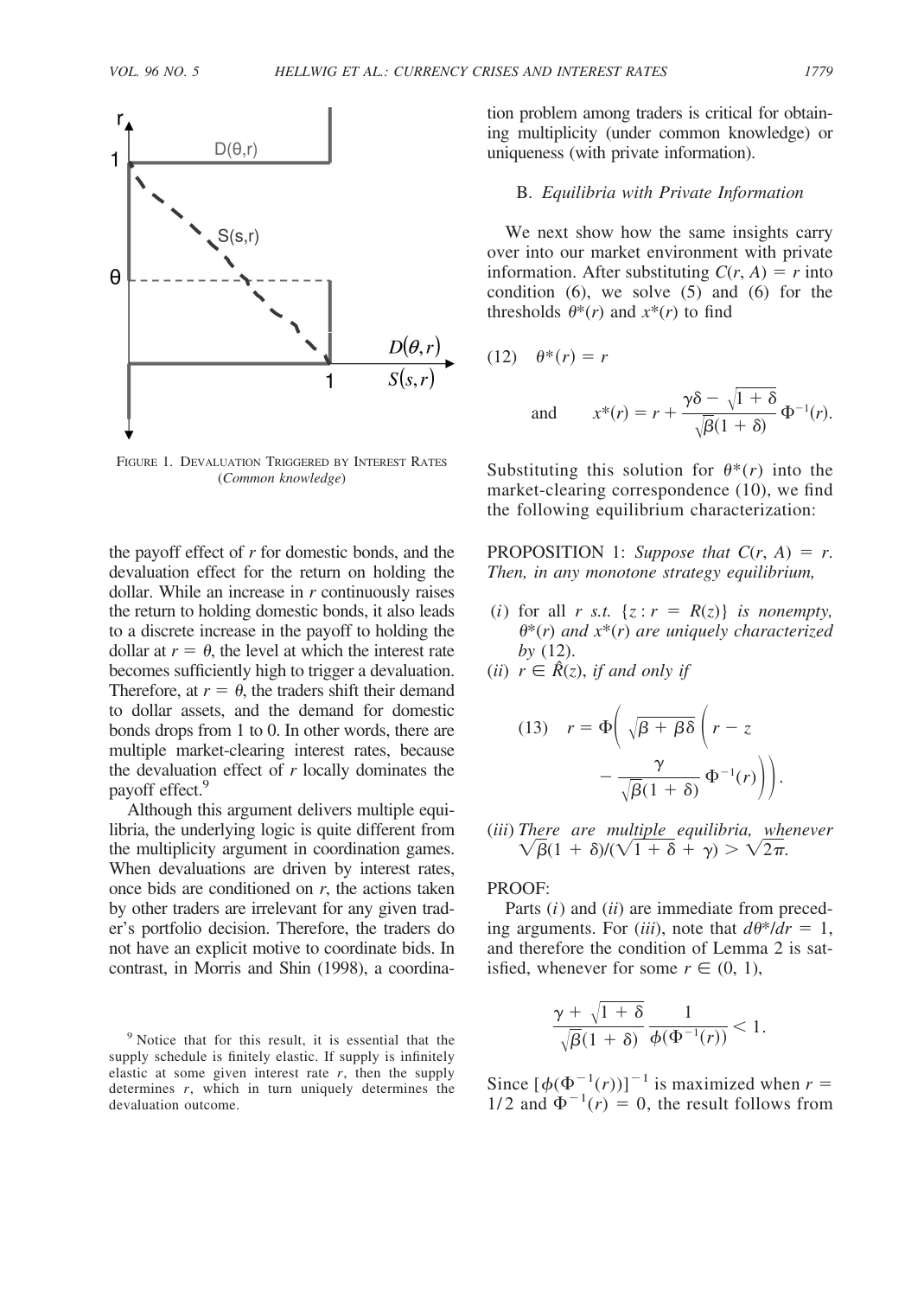noting that  $1/\phi(0) = \sqrt{2\pi}$ . This condition is also necessary for multiplicity within the class of equilibria under consideration.

Optimal bidding strategies for traders are thus determined for each interest rate  $r$  that is observed on the equilibrium path, but multiplicity may arise from the set of market-clearing interest rate functions. This should not appear to be surprising; after all, we already showed that optimal trading strategies under common knowledge were uniquely pinned down by comparing the fundamental  $\theta$  to the realized interest rate r, but led to a nonmonotone trading strategy.

The same logic applies here. The fundamental  $\theta$  and the interest rate r uniquely determine the devaluation outcome, with  $\theta^*(r) = r$  being the exogenously given devaluation threshold. Given their private signal  $x_i$ , and the interest rate, each trader's beliefs about a devaluation, and hence his optimal bidding strategies, are uniquely pinned down. Multiple equilibria result because the devaluation effect locally dominates the payoff and market-clearing effects of  $r$ , so that the demand for domestic bonds may be locally decreasing in the interest rate  $r$ .

When the supply elasticity is zero,  $\gamma = 0$ , the market-clearing effect is absent. In this case, once traders are sufficiently well informed, in that the precision of their overall information,  $\beta(1 + \delta)$ , is sufficiently large, the devaluation effect locally dominates and generates multiple equilibria. This parameter condition is plotted in Figure 2. Uniqueness versus multiplicity depends only on the overall precision of information, not on whether this information results from the traders' exogenous private signals or the interest rate. In particular, note that multiplicity may arise even if  $\delta$  is close to 0, when the interest rate convevs little or no information about fundamentals.

When the supply elasticity is positive,  $\gamma > 0$ , the market-clearing effect of  $r$  reinforces the direct payoff effect. This expands the set of parameters for which there is a unique equilibrium and shifts the boundary of the uniqueness range to the right, but does not otherwise affect the main conclusions. However, holding the precision parameters  $\beta$  and  $\delta$  fixed, as the supply elasticity becomes infinite ( $\gamma \rightarrow \infty$ ), the



FIGURE 2. DEVALUATION TRIGGERED BY INTEREST RATES (Uniqueness versus multiplicity)

market-clearing effect becomes so strong that it always outweighs the devaluation effect and thus leads to a unique equilibrium. In this case, the domestic bond supply becomes more and more elastic at an exogenously given interest rate, from which the devaluation outcome is uniquely determined, for each fundamental  $\theta$ . This connects to our observation from the common knowledge game, where there is always a unique equilibrium, when the domestic bond supply is infinitely elastic at an exogenously given interest rate level.

In summary, the argument for multiplicity put forth by Obstfeld (1996) in models of devaluations triggered by high interest rates applies identically when traders are heterogeneously informed. Given their private information and the interest rate, traders form their beliefs about the likely devaluation outcome, which uniquely determines optimal trading strategies. If traders are sufficiently well informed, the devaluation effect of the interest rate leads to nonmonotone trading strategies: in response to an increase in the domestic interest rate, traders shift their wealth into dollars if they anticipate that the interest rate increase makes a devaluation more likely. As a result, there may be multiple market-clearing interest rates for some fundamental realizations, a high interest rate associated with high likelihood of a devaluation and large loss of foreign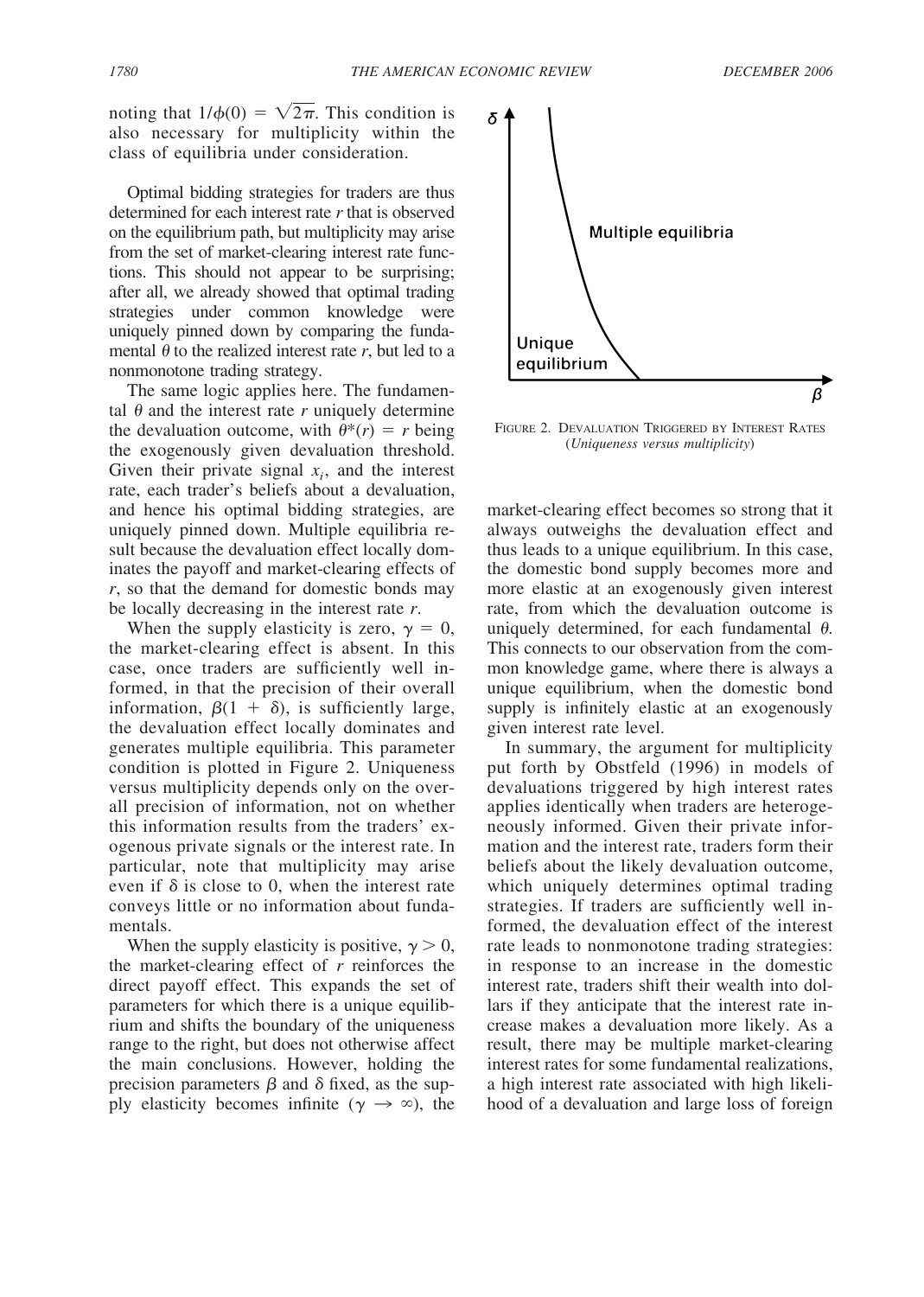

FIGURE 3. DEVALUATION TRIGGERED BY RESERVE LOSSES (Common knowledge)

reserves by the central bank, and a low interest rate associated with low likelihood of a devaluation and small reserve losses.

#### IV. Devaluations Triggered by Reserve Losses

In this section, we consider our second leading case, in which devaluations are triggered exclusively by the loss of foreign reserves; a prominent example of such a model is Obstfeld (1986). Formally, we assume  $C(r, A) = A$ , so that a devaluation occurs if and only if  $\theta \leq A$ . As before, we split our analysis in two parts. First, we discuss equilibria in the case where  $\theta \in (0, 1]$  is common knowledge. Then, we derive the equilibria of our private information economy and compare them to the common knowledge benchmark. We conclude this section by discussing the relation between our results and existing global games models of currency crises in Morris and Shin (1998, 2004), Hellwig (2002), Tarashev (2003), and Angeletos and Werning (2006).

#### A. Equilibria with Common Knowledge

Suppose that  $\theta \in (0, 1]$ , s, and  $S(s, r)$  are common knowledge. As before, if  $r > 1$ , agents strictly prefer the domestic bond, so that the aggregate demand for dollars and bonds is  $A(\theta)$ ,  $r$ ) = 0 and  $D(\theta, r)$  = 1. If  $r < 0$ , agents strictly

prefer to invest in the dollar, so that  $A(\theta, r) = 1$ and  $D(\theta, r) = 0$ . If  $r \in [0, 1]$ , however, agents must make an assessment of whether a devaluation is likely to occur to determine optimal bidding strategies. If traders take  $r$  as exogenously given without taking into account the fact that the observed  $r$  must clear domestic bond markets, then  $A(\theta, r) = 0$ ,  $D(\theta, r) = 1$  and  $A(\theta, r) = 1, D(\theta, r) = 0$  are both sustainable as best responses and hence part of the demand schedule for dollar assets and domestic bonds. for any  $r \in [0, 1]$ : if traders expect no devaluation, they will all demand domestic bonds, in which case the central bank's reserve losses are 0, and a devaluation will indeed not occur. If, instead, the traders do expect a devaluation, they will demand dollars, and the resulting reserve losses of  $A(\theta, r) = 1$  will force the devaluation that the traders are expecting. Finally, if  $r = 0$ , traders remain indifferent between the domestic bond and the dollar, as long as  $\theta$  >  $A(\theta, r)$ ; hence, any  $D(\theta, r) > 1 - \theta$  can be sustained as part of the demand correspondence. Likewise, if  $r = 1$ , agents again remain indifferent, as long as  $\theta \leq A(\theta, r)$ , and hence any  $D(\theta, r) \leq 1 - \theta$  is sustainable.

In Figure 3, we plot the resulting demand correspondence for domestic bonds,  $D(\theta, r) = 1$  –  $A(\hat{\theta}, r)$ , together with a supply function  $S(s, r)$ , in a standard demand-and-supply graph. As long as  $S(s, r)$  is not completely inelastic, there may be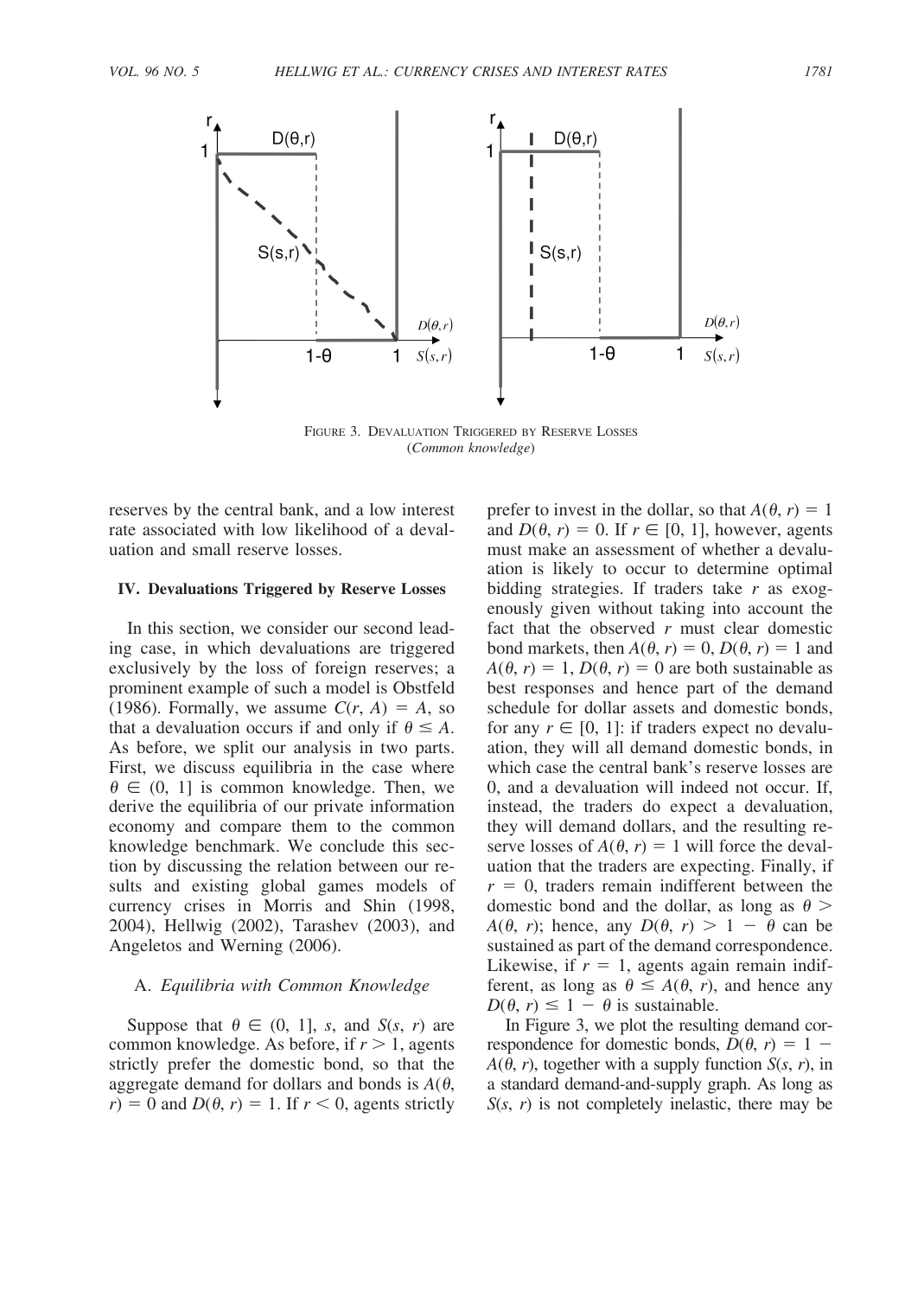

FIGURE 4. DEVALUATION TRIGGERED BY RESERVE LOSSES (Off equilibrium inference from interest rate)

multiple market-clearing interest rates (left panel). On the other hand, when the domestic bond supply is perfectly inelastic, there exists a unique equilibrium (right panel). The inelastic supply exogenously determines the CB's loss of foreign reserves, and thereby the devaluation outcome. Interest rates adjust to clear the domestic bond market:  $r = 1$ , if  $\theta \le 1 - S$ , when there is a devaluation; and  $r = 0$ , when  $\theta > 1 - S$ , and there is no devaluation. The multiplicity result thus relies on the bond supply and reserve losses varying with changes in the interest rate.

In the reserve-loss model, traders face an explicit coordination motive as they must form a conjecture about each other's trading strategies to predict the resulting reserve losses. The discussion above was based on the premise that all traders form such conjectures by assuming that all the other traders behave optimally, and when the resulting strategies are inconsistent with market-clearing, the traders discard the market-clearing hypothesis. Instead, one might assume that traders form their conjectures about the other traders' strategies on the basis of market-clearing, without requiring necessarily that the implied strategies are optimal. The difference between these two approaches matters only out of equilibrium, when either optimality or market-clearing must be violated, and it might therefore appear purely semantic at this point. However, the idea that the observation of the interest rate  $r$ , together with the marketclearing condition, can be used to form a consistent conjecture of the equilibrium reserve losses, thus resolving the coordination problem in the market, turns out to be central for understanding behavior on the equilibrium path, when we go to the private information version of our model.

To see how traders might use  $r$  to form a conjecture about the other traders' strategies and aggregate reserve losses, notice that marketclearing implies  $S(s, r) = D(\theta, r) = 1 - A(\theta, r)$ . If the domestic bond supply is positively, but finitely, elastic, the observation of  $r$  enables traders to infer the central bank's equilibrium loss of foreign reserves  $A(\theta, r)$ , which thus enables them to predict the devaluation outcome. Let  $\tilde{r}(\theta, s)$  denote the interest rate level for which  $1 - \theta = S(s, \tilde{r})$ . Whenever  $r \geq \tilde{r}(\theta, s)$ ,  $A(\theta, r) = 1 - S(s, r) \ge \theta$ , so that traders expect a devaluation. Whenever  $r < \tilde{r}(\theta, s)$ ,  $A(\theta, r)$  =  $1 - S(s, r) < \theta$  and traders anticipate no devaluation. In each case, the resulting demand for domestic bonds is again uniquely pinned down by comparing  $r$  to the resulting devaluation premium, 0 or 1; if  $\tilde{r}(\theta, s) \in (0, 1)$ , it is again backward bending. We sketch this case in Figure 4 (left panel).

With this conjecture, multiplicity once again arises because of a nonmonotonicity in optimal trading strategies: the fact that  $r$  must be consistent with market-clearing allows traders to infer the central bank's reserve losses and hence the devaluation outcome. A higher  $r$  indicates a smaller supply of domestic bonds, and larger loss of foreign reserves. At  $r = \tilde{r}(\theta, s)$ , a small increase in r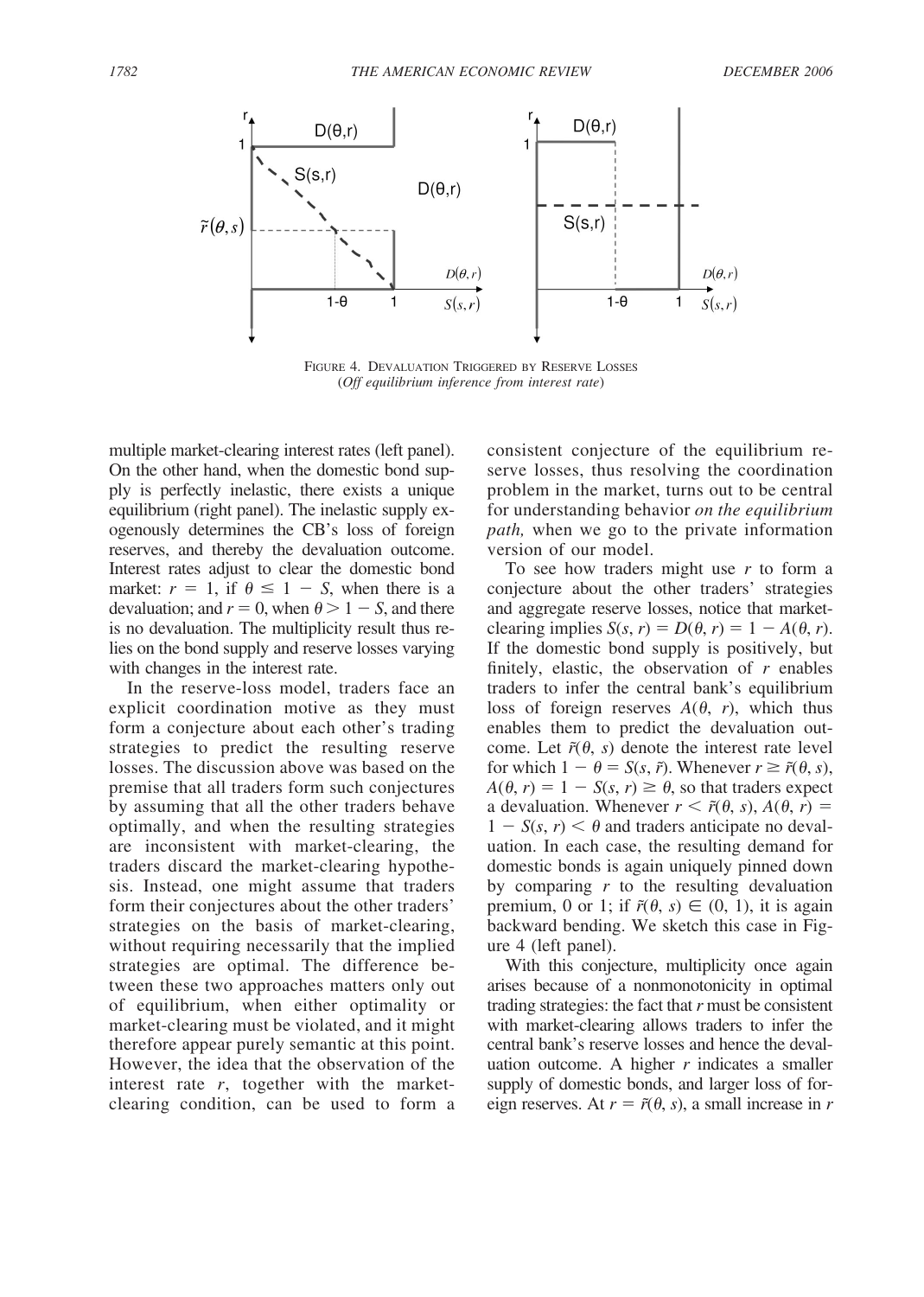leads traders to the conclusion that the implied reserve losses become sufficiently large to trigger a devaluation; in response, they shift their bidding strategies from domestic bonds back into dollars. This nonmonotonicity in trading behavior gives rise to multiple market-clearing interest rates.

On the other hand, if the domestic bond supply is infinitely elastic at exogenously given  $\overline{r}$ , any quantity of domestic bonds is consistent with market-clearing, so  $r$  provides no information about the reserve losses  $A$  (Figure 4, right panel). In that case,  $A(\theta, r) = 1$  and  $A(\theta, r) = 0$ are both consistent with best-response behavior and market-clearing, implying multiple equilibria due to an explicit coordination problem, as discussed above. The case with infinite supply elasticity differs from our model with finite supply elasticity, because  $r$  remains completely uninformative of the central bank's reserve losses. This, however, is exactly the case on which Morris and Shin (1998) focus their analysis to show that the introduction of noise in the observation of  $\theta$  leads to the selection of a unique equilibrium.

## B. Equilibria with Private Information

We now return to our model with noisy privie now recent to  $C(r, A) = A$ , the conditions<br>for the devaluation threshold  $\theta^*(r)$  and the indifference condition for  $x^*(r)$  can be written as

(14) 
$$
\theta^*(r) = \Phi\left(\sqrt{\beta}(x^*(r) - \theta^*(r))\right);
$$
  
(15) 
$$
r = \Phi(\sqrt{\beta + \beta\delta}(\theta^*(r) - x^*(r)) + \frac{\gamma\delta}{\sqrt{1 + \delta}}\Phi^{-1}(r)\Big).
$$

Solving this pair of equations for  $\{\theta^*(r), x^*(r)\},\$ we find the following unique solution:

(16) 
$$
\theta^*(r) = \Phi\left(\frac{\gamma\delta - \sqrt{1+\delta}}{1+\delta}\Phi^{-1}(r)\right)
$$
  
and 
$$
x^*(r) = \theta^*(r) + \frac{1}{\sqrt{\beta}}\Phi^{-1}(\theta^*(r))
$$

This leads to the following equilibrium characterization:

PROPOSITION 2: Suppose that  $C(r, A) = A$ . Then, in any monotone strategy equilibrium:

- (i) For all r s.t.  $\{z : r = R(z)\}\)$  is nonempty,  $\theta^*(r)$  and  $x^*(r)$  are uniquely characterized  $hv(16)$ .
- (ii) For given z,  $r \in \hat{R}(z)$  if and only if

 $(17)$ 

$$
r = \Phi\left(\sqrt{\beta + \beta\delta}\left(\Phi\left(\frac{\gamma\delta - \sqrt{1 + \delta}}{1 + \delta}\Phi^{-1}(r)\right)\right) - z - \frac{\gamma}{\sqrt{\beta}(1 + \delta)}\Phi^{-1}(r)\right)\right).
$$

(iii) There are multiple equilibria whenever

$$
\frac{\sqrt{\beta}(1+\delta)}{\sqrt{1+\delta}+\gamma} \frac{\gamma\delta-\sqrt{1+\delta}}{1+\delta} > \sqrt{2\pi}.
$$

## PROOF:

Steps  $(i)$  and  $(ii)$  are again immediate. For  $(iii)$ , applying Lemma 2, and noting that

$$
\frac{d\theta^*}{dr} = \frac{\gamma \delta - \sqrt{1+\delta}}{1+\delta} \phi
$$

$$
\times \left( \Phi \left( \frac{\gamma \delta - \sqrt{1+\delta}}{1+\delta} \Phi^{-1}(r) \right) \right) \frac{1}{\phi(\Phi^{-1}(r))},
$$

there exist multiple equilibria whenever

$$
\frac{\gamma\delta - \sqrt{1+\delta}}{1+\delta} \phi \bigg( \Phi \bigg( \frac{\gamma\delta - \sqrt{1+\delta}}{1+\delta} \Phi^{-1}(r) \bigg) \bigg) > \frac{\gamma + \sqrt{1+\delta}}{\sqrt{\beta}(1+\delta)}.
$$

Since the left-hand side reaches a maximum at  $r = 1/2$ , this condition is satisfied whenever

$$
\frac{\sqrt{\beta}(1+\delta)}{\sqrt{1+\delta}+\gamma}\frac{\gamma\delta-\sqrt{1+\delta}}{1+\delta} > 1/\phi(0) = \sqrt{2\pi}.
$$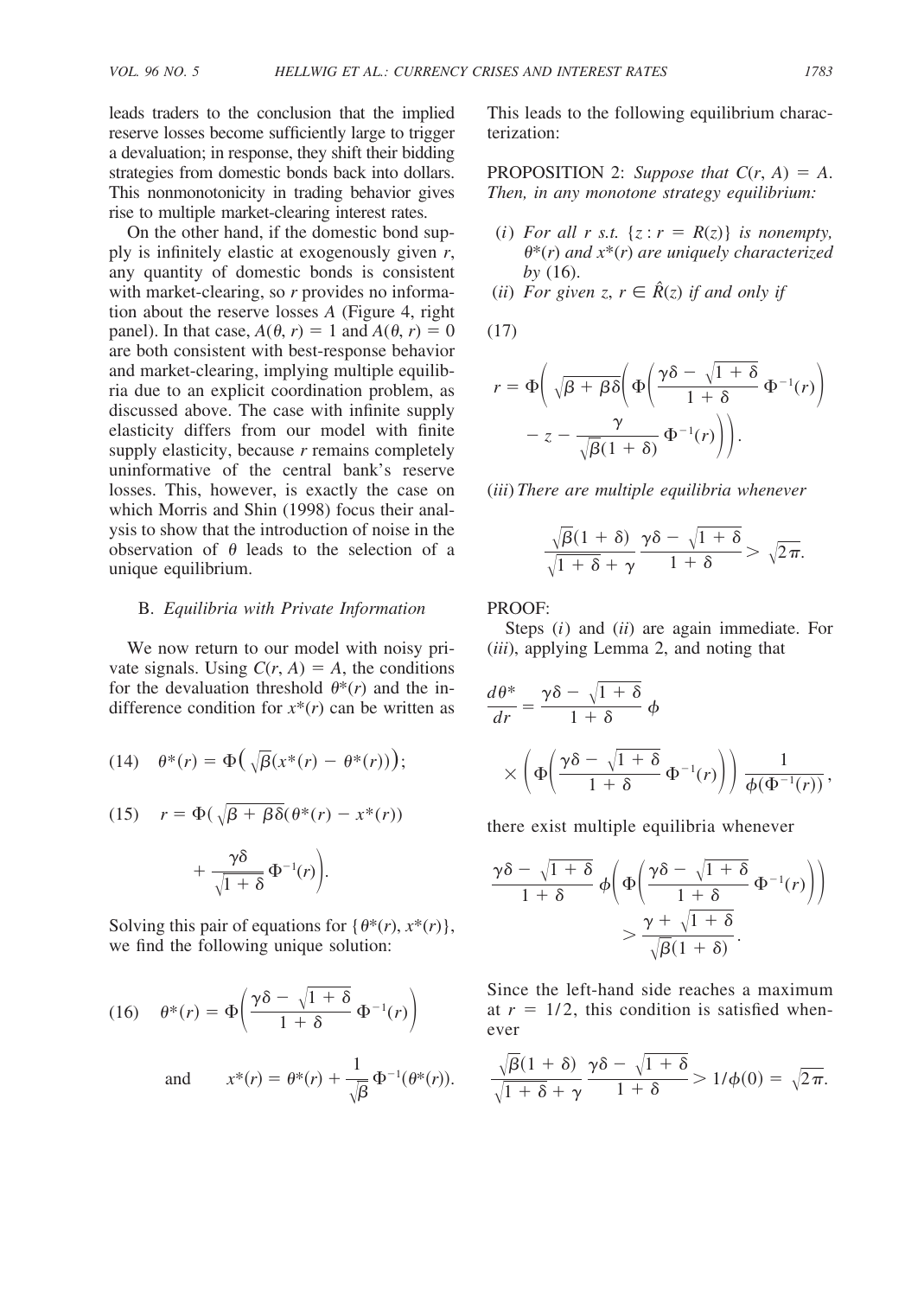As before, this condition is also necessary for multiplicity within the class of equilibria under consideration

Once again, optimal trading strategies and the devaluation outcome are uniquely determined for any interest rate  $r$ , but there may be multiple market-clearing interest rate functions. As we already discussed in the common knowledge context, this arises because, in equilibrium, the observation of r enables traders to make a noisy inference of the other traders' actions through the market-clearing condition;  $r$  thus serves as an endogenous public signal of the foreign reserve losses A, which traders can use to forecast the devaluation outcome and hence uniquely determine optimal trading strategies.

The possibility of multiple equilibria then depends on whether the devaluation threshold  $\theta^*(r)$  is increasing or decreasing in r. Both scenarios are possible, and which one materializes depends on the supply elasticity parameter  $\gamma$  and the variance of the supply shocks  $\delta^{-1}$ . If  $\gamma \delta \leq \sqrt{1+\delta}, \theta^*(r)$  is decreasing in r, the devaluation effect of  $r$  is negative and reinforces the payoff and market-clearing effects, which implies that there is a unique market-clearing interest rate, irrespective of  $\beta$ . On the other hand, if  $\gamma \delta > \sqrt{1 + \delta}$ ,  $\theta^*(r)$  is increasing in r, the devaluation effect is positive and counteracts the payoff and market-clearing effects, which gives rise to multiple market-clearing interest rates once  $\beta$  is sufficiently large. We plot this uniqueness condition in Figure 5.

To understand when  $\theta^*(r)$  is increasing in r, consider the conditions characterizing optimal trading strategies and the devaluation threshold, (14) and (15). For given  $\theta^*(r)$  and  $x^*(r)$ , an increase in  $r$  raises both the payoff to the domestic bond and the marginal trader's expectation about a devaluation, since for given  $x^*(r)$ , a higher r is associated with a lower value of the public signal z. Intuitively, r serves as an endogenous signal not only of  $\theta$  but also of the foreign reserve losses, with a higher  $r$  being indicative of a smaller supply of domestic bonds and a larger loss of foreign reserves. The parameter condition on  $\gamma$  and  $\delta$ determines whether the payoff effect or the effect on the likelihood of a devaluation dominates, and hence whether at the margin traders become more or less aggressive as  $r$  increases. This con-



FIGURE 5. DEVALUATION TRIGGERED BY RESERVE LOSSES (Uniqueness versus multiplicity)

dition relates the strength of the devaluation effect to the informativeness of the interest rate  $r$  as a signal of equilibrium reserve losses: if  $\gamma\delta$  <  $\sqrt{1 + \delta}$ , the supply elasticity  $\gamma$  is low, and shocks are large  $(\delta$  is small). In this case, the interest rate has little impact on the realized bond supply, carries little information about the likely reserve losses, and hence has little influence on the trader's beliefs about a devaluation. On the other hand, if  $\gamma \delta > \sqrt{1 + \delta}$ , the bond supply is sufficiently elastic and shocks are not too big, so that changes in  $r$  affect the realized bond supply, and become informative of the central bank's equilibrium reserve losses. The information carried by  $r$  then leads to nonmonotone trading behavior, whereby traders optimally choose to withdraw dollars once the interest rate (and therefore the implied reserve losses) are sufficiently high. This in turn generates multiple market-clearing interest rates and multiple equilibria.

To summarize, information transmitted by the interest rate about the equilibrium demand for bonds and the central bank's foreign reserve losses plays a critical role here, because it enables traders to resolve the coordination problem that is present in the reserve loss model. Multiple equilibria then arise when the information about reserve losses is sufficiently precise to generate nonmonotone trading behavior and multiple market-clearing interest rates. The in-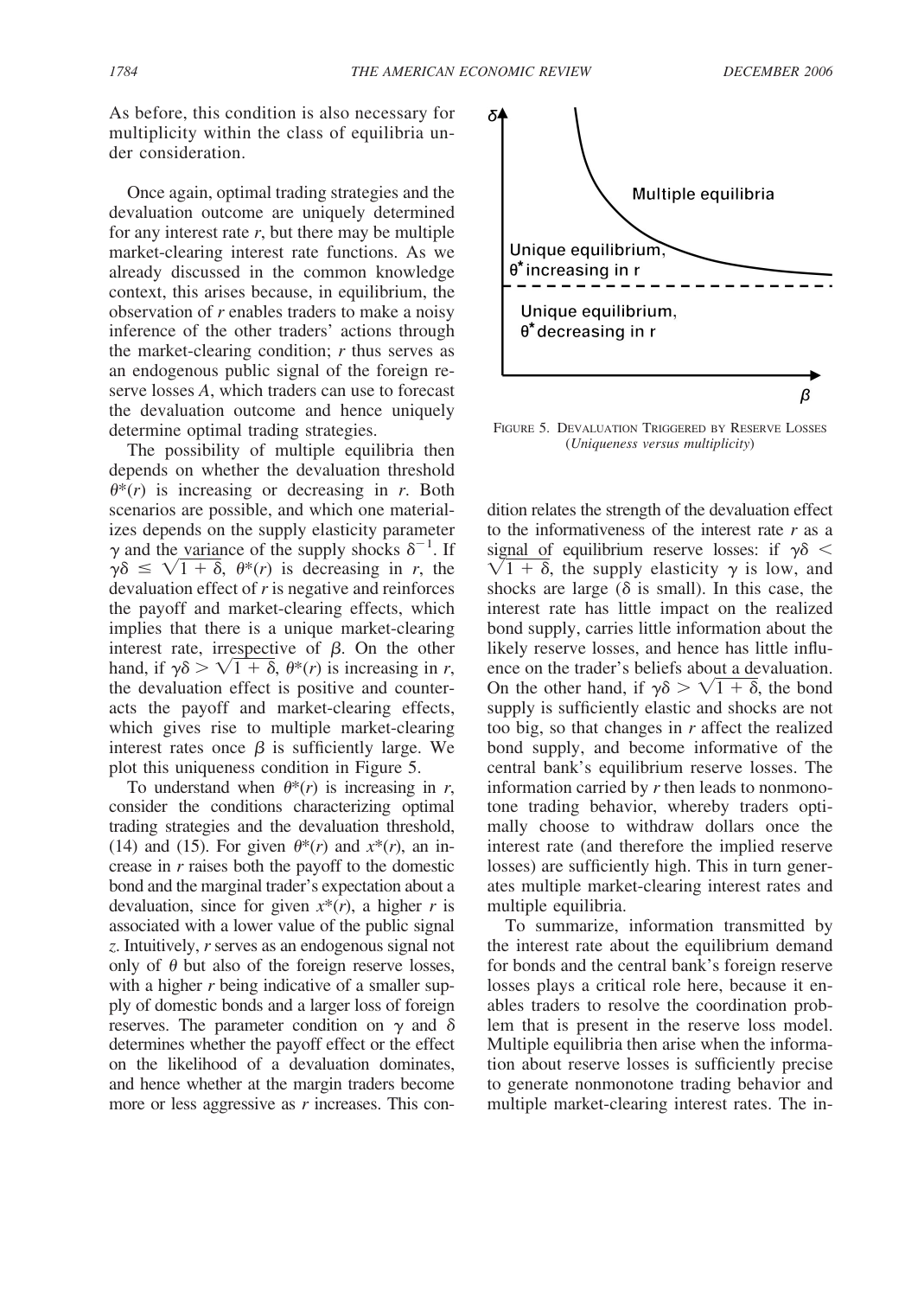tuition for this result once again parallels our discussion in the common knowledge case: through the market-clearing condition, a higher interest rate leads traders to infer larger losses of foreign reserves by the central bank, making a devaluation more likely.<sup>10</sup> If the domestic bond supply is sufficiently elastic and supply shocks are not too large, increases in the interest rate lead to a positive devaluation effect, which may counteract the direct payoff and market-clearing effects to generate multiple market-clearing interest rates for certain realizations of z.

### C. Discussion

We conclude this section by discussing the relation between our results and the results obtained by Morris and Shin (1998), as well as other global games models of currency crises in which devaluations are driven by reserve losses.

To apply the global games equilibrium selection results. Morris and Shin (1998) consider an environment in which  $r$  is exogenously fixed. Their analysis is a special case of our reserve loss model, in which supply is infinitely elastic at an exogenously given interest rate  $r$ ;  $r$  then does not convey any information in equilibrium about fundamentals, and in the unique equilibrium, optimal strategies are characterized by a threshold  $x^{MS}(r)$  and the devaluation threshold  $\theta^{MS}(r)$ , which must satisfy the following pair of equations:  $r = Pr(\theta \le \theta^{MS} | x^{MS}) = \Phi(\sqrt{\beta}$ <br>  $(\theta^{MS} - x^{MS})$  and  $\theta^{MS} = \Phi(\sqrt{\beta}(x^{MS} - \theta^{MS}))$ . In the unique equilibrium,  $\theta^{MS}(r) = 1 - r$ .

As we already discussed above, for the case with common knowledge, when  $r$  is exogenously fixed, traders are unable to draw any inference from  $r$  and therefore face an explicit coordination problem. This leads to very different equilibrium bidding strategies than the case where supply is highly, but not infinitely, elastic and inference from  $r$  remains possible using the market-clearing condition.

An even stronger contrast arises when we compare the special case of Morris and Shin (1998) with our model with highly but not

perfectly elastic supply. Taking the limit of  $\sqrt{\beta}(\gamma\delta - \sqrt{1+\delta})/(\gamma + \sqrt{1+\delta})$  as  $\gamma \to \infty$ , there exists a unique equilibrium if and only if  $\sqrt{\beta} \delta \leq$  $\sqrt{2\pi}$ ; multiple equilibria necessarily arise once  $\beta$  is sufficiently high. As  $\gamma$  becomes larger and larger, fluctuations in  $r$  become smaller and smaller, and  $r$  converges to an exogenously given limit. This, however, does not imply that  $\overline{r}$  loses its value as a signal: as the supply elasticity becomes large, even vanishingly small fluctuations of  $r$  remain informative of changes in the supply of domestic bonds and the amount of foreign reserve losses.

This limit characterization as  $\gamma \rightarrow \infty$  has the following interpretation. Consider the global games model with an exogenously fixed interest rate (or infinitely elastic supply), but add an exogenous public signal  $y \sim \mathcal{N}(\theta, \eta^{-1})$ with mean  $\theta$  and precision  $\eta$ . The main result of the global games literature with exogenous public and private information (Morris and Shin, 2003, 2004; Hellwig, 2002) shows that there exists a unique equilibrium if and only if  $\eta/\sqrt{\beta} \leq \sqrt{2\pi}$ , that is, if the precision of private signals is sufficiently high relative to the public signal precision. Once we replace the precision of the exogenous public signal  $\eta$  with the endogenous precision of the interest rate  $\beta \delta$ , we find that our limit condition for multiplicity exactly replicates the condition with exogenous information. This results because interest rate fluctuations vanish and  $r$  no longer has any direct payoff implications in the limit as the supply elasticity becomes infinite. The interest rate then affects trading strategies only through the information it conveys in equilibrium.

This limiting case also mirrors the analysis in Angeletos and Werning's (2006) model of information aggregation through a derivative asset market. In their model, traders may trade a derivative asset prior to the currency crises game, which is modeled as in Morris and Shin. Since the derivative price serves only to aggregate information, but has no effects on payoffs in the coordination game, uniqueness versus multiplicity is determined purely by the extent to which the price provides public information, as characterized by the uniqueness condition given above. Information aggregation then overturns the Morris-Shin limit uniqueness result and leads to multiplicity when exogenous

<sup>&</sup>lt;sup>10</sup> Notice that in the model with devaluations driven by interest rates, traders did not need to make such indirect inference, since there was a direct link from the interest rate to the devaluation decision.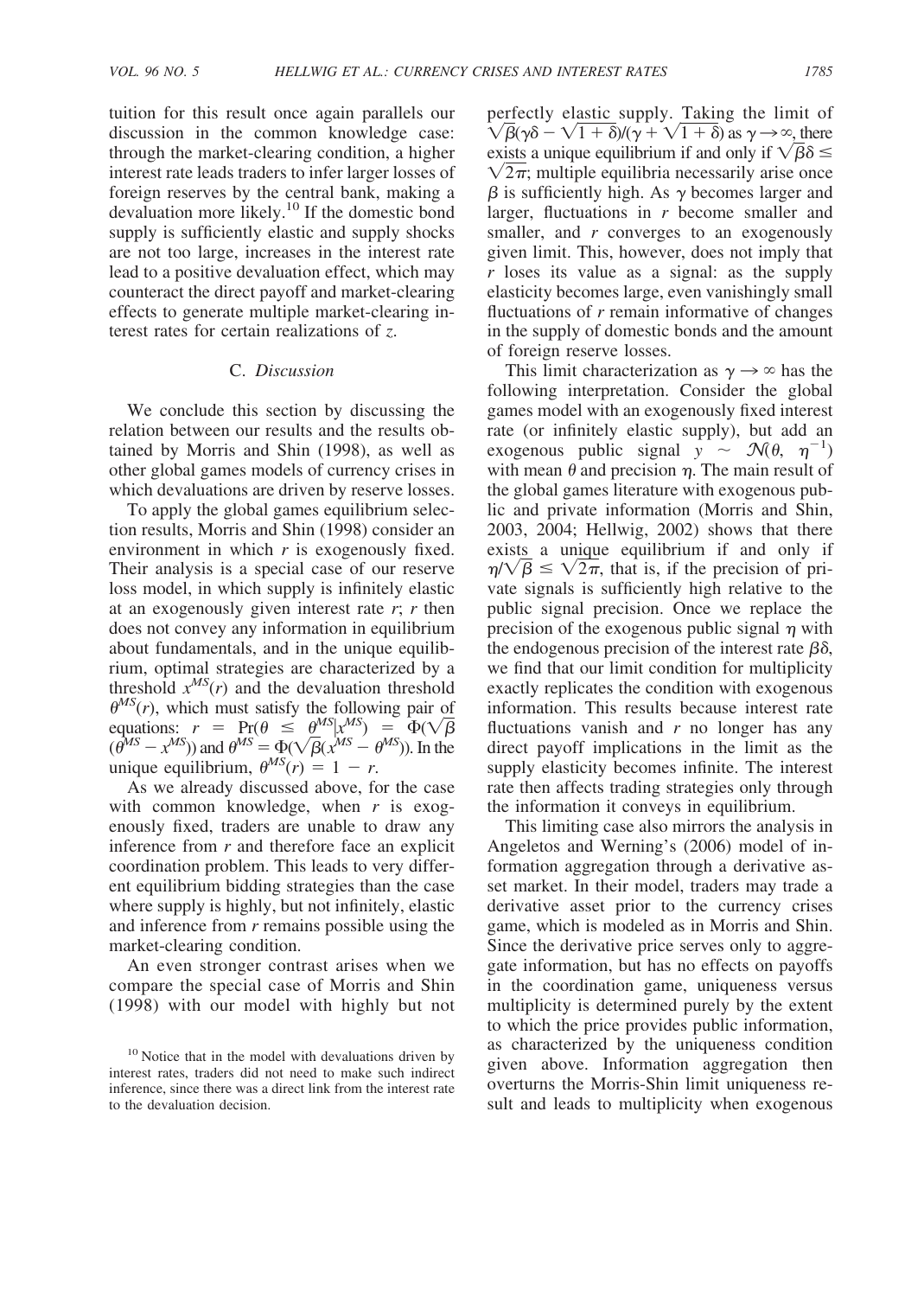private information and the endogenous public signal are both sufficiently precise.

Since  $\sqrt{\beta}(\gamma\delta - \sqrt{1 + \delta})/(\gamma + \sqrt{1 + \delta}) \le$  $\sqrt{\beta} \delta$ , the condition for multiplicity becomes more stringent away from the limit. When supply is finitely elastic, or  $\gamma < \infty$ , the payoff effects associated with fluctuations in  $r$  mitigate the informational effects, and these payoff effects become larger as the domestic bond supply becomes less and less elastic. When the supply elasticity parameter  $\gamma$  becomes sufficiently small, there is a unique equilibrium. If  $\gamma = 0$ , the bond supply is perfectly inelastic and given by  $\Phi(s)$ , the loss of foreign reserves is 1 –  $\Phi(s)$ , and a devaluation occurs, if and only if  $\theta \leq$  $1 - \Phi(s)$ . Just as in the common knowledge game, the devaluation outcome is then uniquely determined by the exogenous fundamentals and the shocks to the domestic bond supply, and the interest rate merely adjusts to clear the domestic bond market. This case underlies Tarashev's (2003) argument for equilibrium uniqueness. $11$ 

#### V. Conclusion

In this paper, we have studied a stylized currency crises model with heterogeneously informed traders and interest rate determination in a noisy rational expectations equilibrium. Our analysis shows that contrary to what is suggested by the global games literature, multiple equilibria in market-based models of currency crises result from specific features of the market environment that are present, irrespective of the information structure. Fundamentally, this is due to the observation that multiplicity in currency crises environments does not result from an explicit coordination motive among traders, but because optimal trading strategies lead to nonmonotone demand schedules for domestic assets and multiple market-clearing interest rates. This, however, is not captured by a

<sup>11</sup> Strictly speaking, his model also allows for direct effects of  $r$  on the devaluation outcome. These effects, however, are bounded in magnitude and complemented by a lower bound on the size of supply shocks, so that his uniqueness result effectively relies on the inelastic supply when reserve losses matter, and on the large noise generated by supply shocks to prevent the interest rate motive from generating multiplicity.

stylized global coordination game, which abstracts from the role of interest rates and markets

Our paper provides a first step toward integrating insights from the global games literature into market-based models of currency crises. Although it provides a more explicit model of financial markets, it remains stylized in many respects, thus suggesting several avenues for future research. For example, we did not model the supply of domestic bonds, the central bank objectives, or the devaluation premium from first principles. A first extension may therefore be to model these features explicitly in the context of a private information model. Second, our model may be used as a building block to understand the effects of policy interventions in currency crises, when such interventions have informational as well as allocative effects. Angeletos et al. (2006) provide a step in this direction, but one would like to examine to what extent their analysis applies to more realistic market settings. Third, one may consider how equilibrium outcomes are affected by richer informational environments that allow, for example, for public information disclosures. We leave an analysis of these questions for future work.

### **REFERENCES**

- Angeletos, George-Marios, Christian Hellwig, and Alessandro Pavan. Forthcoming. "Dynamic Global Games of Regime Change: Learning, Multiplicity and Timing of Attacks." *Econometrica*
- Angeletos, George-Marios, Christian Hellwig, and Alessandro Pavan. 2006. "Signaling in a Global Game: Coordination and Policy Traps." Journal of Political Economy, 114(3): 452-84.
- Angeletos, George-Marios, and Ivan Werning. 2006. "Crises and Prices: Information Aggregation, Multiplicity, and Volatility." American Economic Review, 96(5): 1720-36.
- Atkeson, Andrew G. 2001. "Rethinking Multiple Equilibria in Macroeconomic Modeling: Comment." In NBER Macroeconomics Annual 2000, ed. Ben S. Bernanke and Kenneth S. Rogoff, 162-71. Cambridge, MA: MIT Press.
- Barlevy, Gadi, and Pietro Veronesi. 2003. "Rational Panics and Stock Market Crashes."